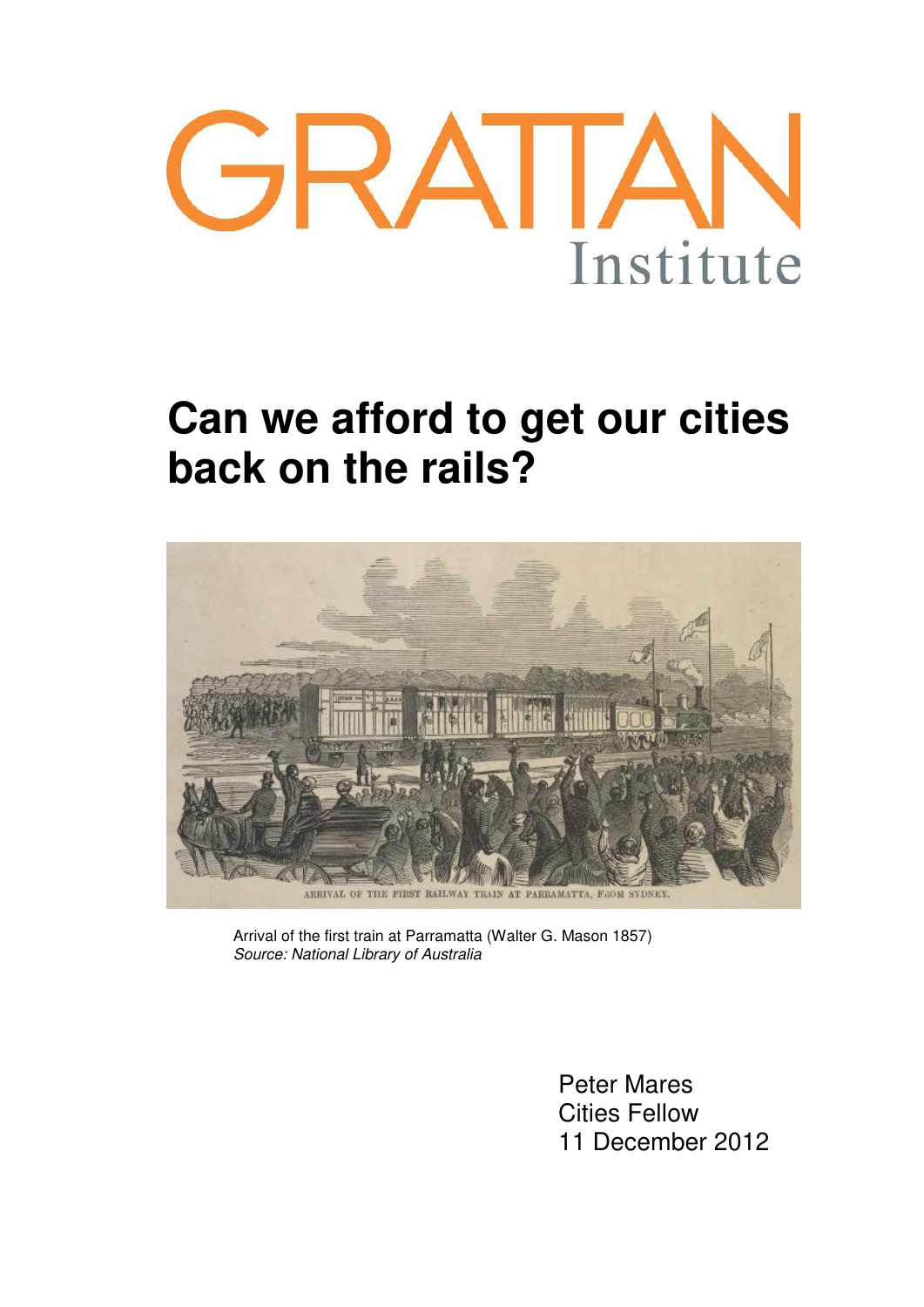

## **Introduction**

Some years ago, I came across an intriguing statistic in a transport newsletter. According to "engineer and rail enthusiast" Louis Fouvy, between 1854 and 1929 more than 750 kilometres of track were added to Melbourne's rail system for every increase of one million people in the city's population. If this rate of expansion had been maintained, Melbourne would now have 2,500 kilometres of rail line instead of fewer than 500 kilometres.<sup>1</sup>

This got me thinking. How did we manage to build so much rail infrastructure at a time when the population and the economy were much smaller than they are today? Tunnels were dug and bridges built with construction technology far inferior to that available now. Yet as Infrastructure Australia concluded in a report to the Council of Australian Governments, in large measure Australian cities continue to draw on investment in rail made before the middle of the 20th Century*.* 2

The history of rail in Australian cities can be divided into three broad periods – the colonial period, in which rail lines were built in advance of residential settlement; the period from federation until after World War Two, when rail lines and urban growth spread in tandem; and the auto era from the 1950s onwards, in which the suburbs left the rail network behind. $3$ 

There is now a renewed interest in urban rail as a mass transport option for Australian cities in the 21<sup>st</sup> Century. To consider the choices we face, it helps to understand the history behind the rail networks that we take for granted today.

## **1850-1900 Colonial railways**

At a busy intersection on Melbourne's Nepean Highway stands the imposing bronze figure of Sir Thomas Bent – a man some would contend was bent by nature as well as by name. From his stone pedestal, Bent surveys eight lanes of passing traffic. The din from cars and trucks means there are few pedestrians to stop and read the text on his plinth, which tells of a long political career. Bent was Premier of Victoria (1904-9), Speaker of the Legislative Assembly (1892-4), parliamentary representative for Brighton for 32 years and a councillor of Brighton and Moorabbin for 45 years.

In any case, these details obscure Tommy Bent's more infamous achievements. In the early 1880s, his public role as Commissioner for Railways overlapped neatly with his private interests as a property speculator. Bent not only

**Figure 1: Statue of Sir Thomas Bent, Brighton, Melbourne**



<sup>————————————————————&</sup>lt;br><sup>1</sup> Fouvy (2010) Some lines built in the 19<sup>th</sup> Century were subsequently closed, such as the Outer and Inner Circle lines; others have been converted to light rail.

 $3$  Norley (2010)

<sup>2</sup> Infrastructure Australia (2008) p. 45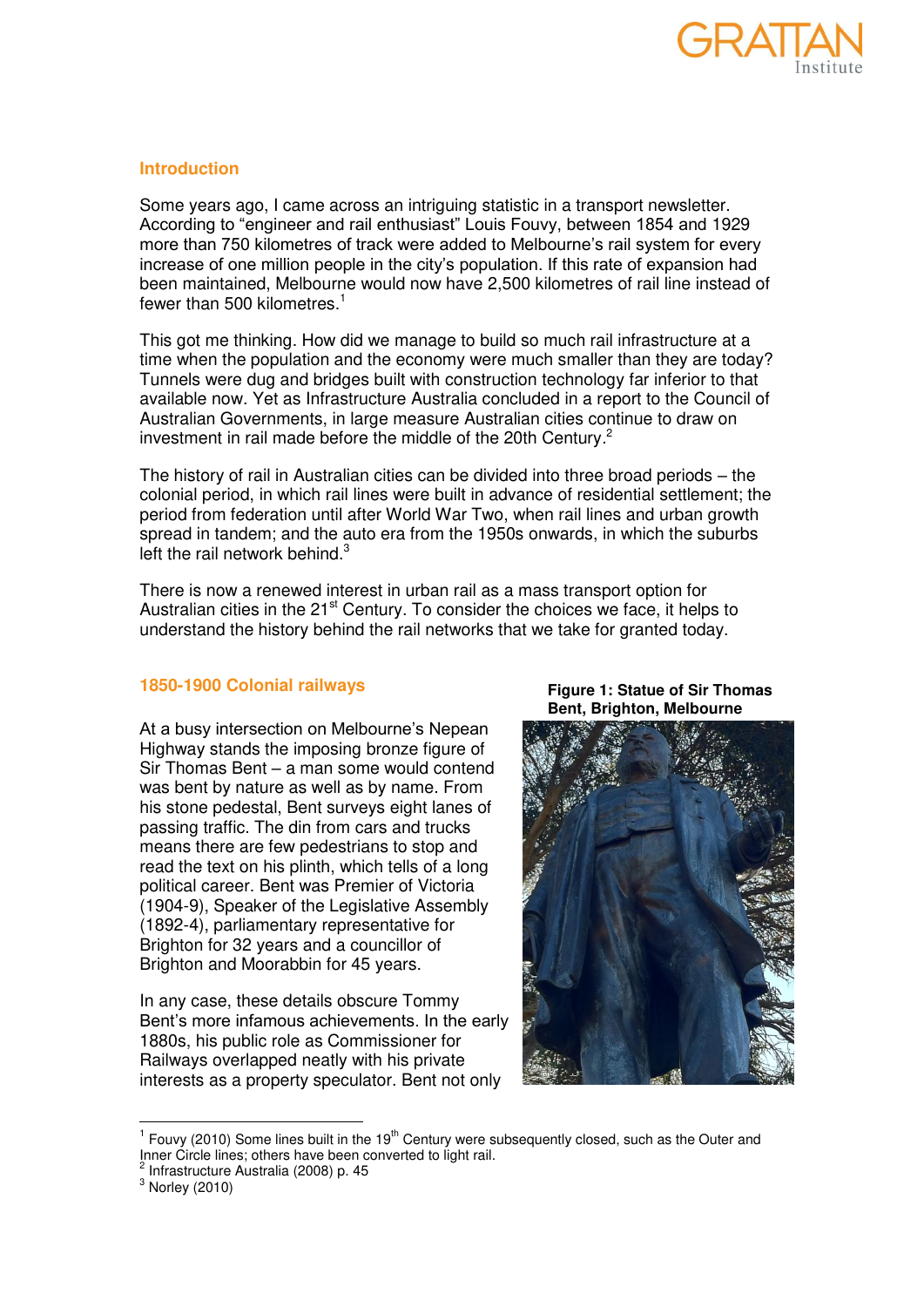

promised to build railways to MPs' electorates in exchange for political support, he also pushed through suburban lines that directly boosted the value of his own subdivisions.<sup>4</sup>

Bent was not alone. The 1880s was the decade of the land boomers, when as historian Michael Cannon writes:

*Hardly a member of parliament whose vote could be bought went without his bribe in the form of a new railway, a spur line, or advance information on governmental plans to enable him to buy choice land in advance—the value of which was enormously enhanced when the line went through*. 5

Given the naked self-interest of the times, it is remarkable how many of Melbourne's early railways turned out to be good long-term investments. As transport historian Robert Lee comments, despite waste and corruption, much of the network proved useful and bequeathed the city "a good radial suburban railway system" that brings "quite remote suburbs close to the city".<sup>6</sup>

Melbourne, says Lee, was "designed from the very beginning with rail traffic in mind".<sup>7</sup> In 1837, when surveyor Robert Hoddle laid out his famous grid for a city on the banks of the Yarra, he proposed that it be linked by rail to the port. The world's first ticketed and timetabled railway service had opened in England just seven years earlier. Despite never having seen the Liverpool to Manchester railway – Hoddle had been living and working in the colonies since 1823 – the planner clearly recognised that the era of steam locomotion had arrived.

The Port Melbourne railway opened in 1854 and the route still operates (though it was converted to light rail in 1987). The establishment of the Port Melbourne line was followed by decades of railway building that profoundly influenced the shape of Melbourne as a city of suburbs.

By 1861 lines were operating to Hawthorn, Brighton Beach, Williamstown and Essendon. By 1862 rail linked Melbourne to Bendigo, Geelong and Ballarat. While these were inter-city, rather than suburban lines, they opened up destinations that now form part of Melbourne and its wider commuter belt.

In the land-booming 1880s lines were extended further, often to suburbs that had not been built. $8$  As [Figure 2](#page-3-0) shows, the bulk of Melbourne's existing rail network was established before the beginning of the 20<sup>th</sup> Century.<sup>9</sup>

 4 Bate (1969)

 $5$  Cannon (1976)

 $^6$  Lee (2010) p.208 The ill-fated Outer Circle line is a notable exception.

 $\frac{7}{1}$  Lee (2007) p.4

 $<sup>8</sup>$  Ibid. p.93</sup>

<sup>&</sup>lt;sup>9</sup> Cannon (1976) p.71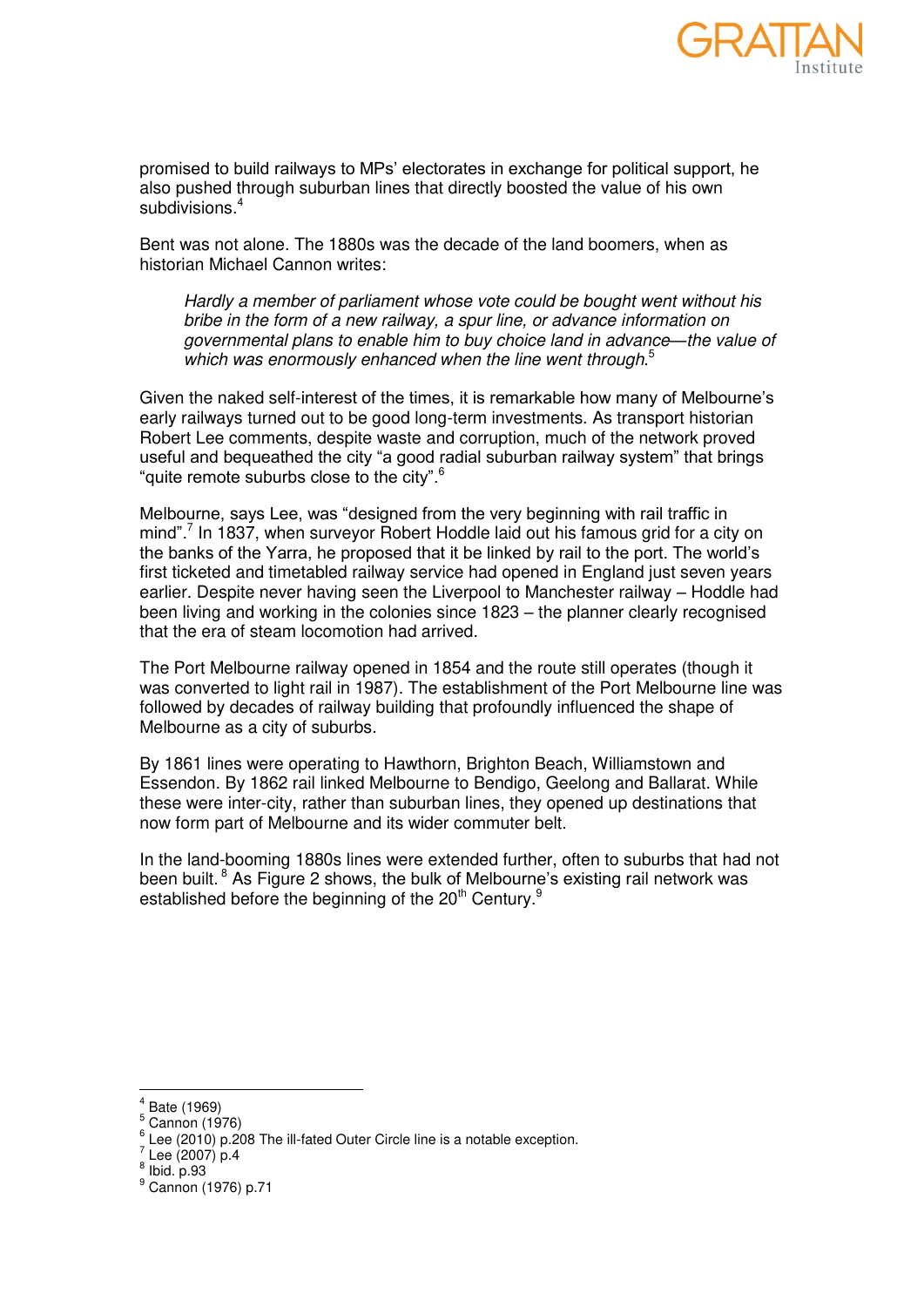



## <span id="page-3-0"></span>**Figure 2: Melbourne's rail network by era**

*Source: Grattan Institute (adapted from Public Transport Victoria)*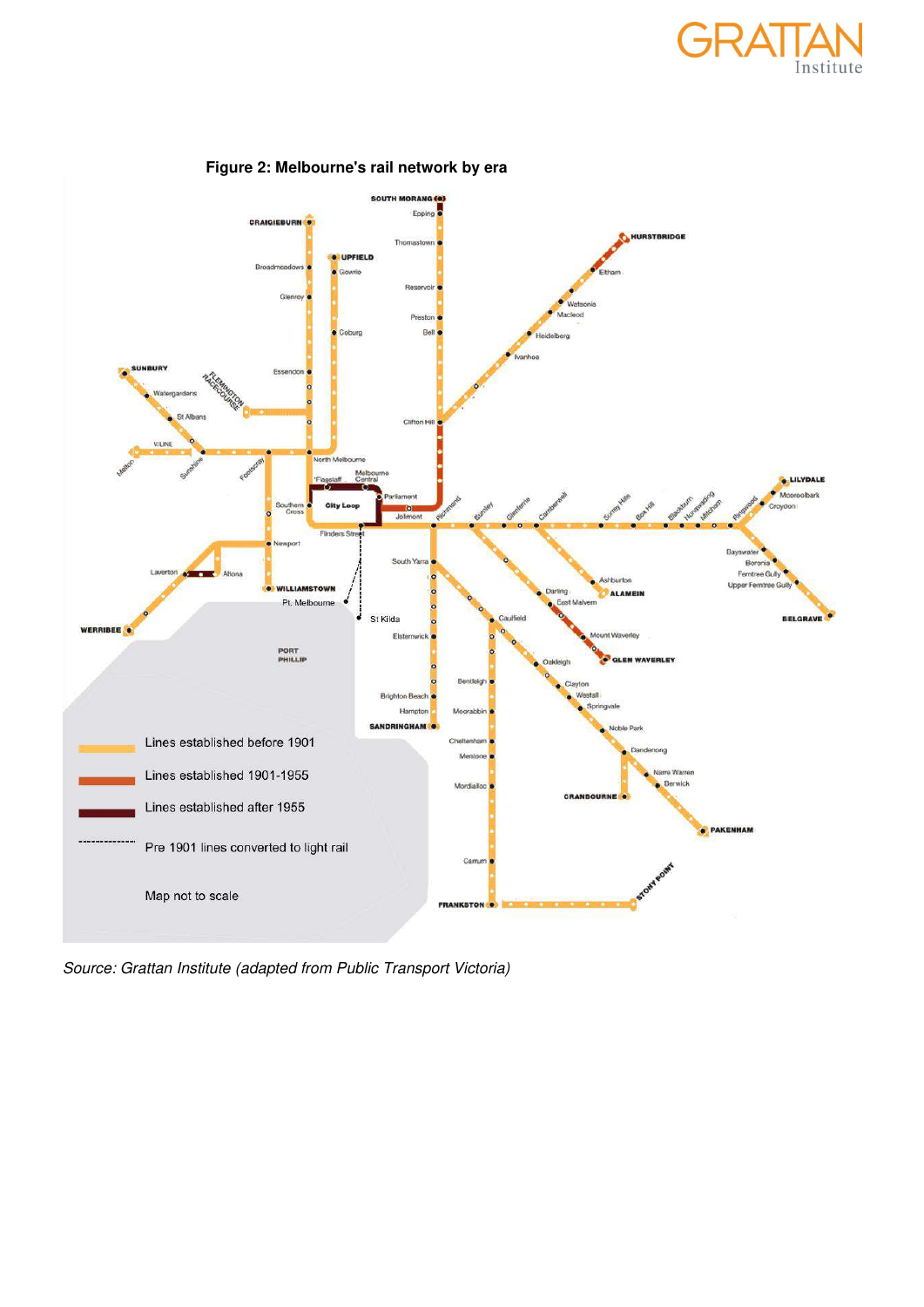

While not experiencing the same colonial rail building frenzy as Melbourne, other major Australian cities also rely to a significant extent on rail infrastructure established in the late 19th or early 20th Centuries.

As a city of the motor-age, Canberra is an exception, although it is worth remembering that Walter Burley Griffin and Marion Mahony Griffin did design local rail and tram networks for the national capital that were never built. That vision influences proposals for a light rail network under discussion in the ACT today.<sup>10</sup>

Sydney's first railway line opened in 1855 and ran to Parramatta. Subsequently railways were built to Newcastle and to Wollongong.<sup>11</sup> These were the initial steps in extending three main lines across the colony – west to the Darling River, south to the Murray at Albury and north to the Queensland border.<sup>12</sup> These routes would become part of the city's commuter network over time, but according to Lee, Sydney's first truly suburban railway was the Belmore line, which opened in 1896.<sup>13</sup> The North Shore line opened three years earlier, but was originally built to carry produce rather than passengers.

The growth of rail was more modest in other Australian cities. In 1856 a steam railway opened between the city of Adelaide and its wharves at Port Adelaide, a route that today forms the basis of passenger services on the suburban Outer Harbour Line. In the 1880s extensions were added to reach the jetties at Grange and Semaphore and in 1873 a separate route was built from the city to the jetty at Glenelg (converted in 1929 to the tram line that still operates).

Similarly, the rail link established between Perth and Fremantle in 1881 was built primarily to facilitate the transport of goods to and from the port, including the export of agricultural and mineral products from outlying districts. Today, it too serves suburban commuters.

Brisbane's first railway opened in 1875, as an extension of the inland Ipswich-Grandchester line that had been built to the west ten years earlier. In the 1880s separate lines were built north and south of the river to connect Brisbane to Moreton Bay. Lines were also built north to Caboolture and south to the NSW border at Tweed Heads.<sup>14</sup>

## **1901-1955 Electric expansion**

In the early  $20<sup>th</sup>$  Century Melbourne's rail network expanded at a more sedate pace than during the land boom of the 1880s. Lines were built northeast to Hurstbridge (1912) and southeast to Glen Waverley (1930), in what would be the last outward extension of Melbourne's suburban rail network for eighty years.

However significant upgrades were made to the network. The major investment was electrification. First proposed in 1896 and the subject of two parliamentary inquiries and a Royal Commission, electrification was approved by parliament in 1912 and proceeded despite the outbreak of World War 1. At the time it was the largest

 $\frac{1}{2}$ 

 $^{10}$  URS Australia (2012)

<sup>11</sup> Mason (2010)

 $12$  Lee (2010) p.142

 $13$  Lee (2003)

<sup>14</sup> Lee (2010) p.210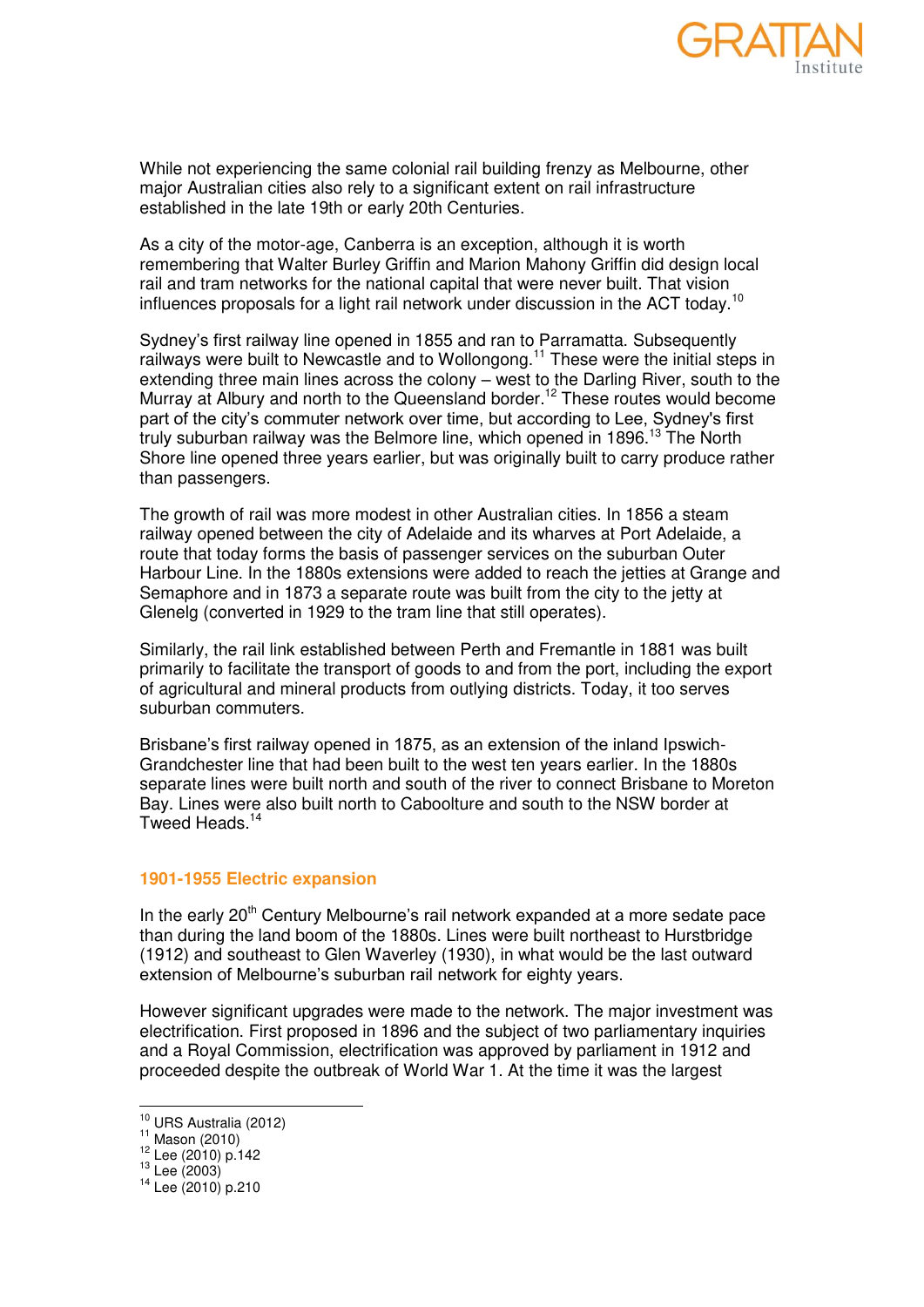

conversion of an existing railway ever undertaken in the world and required the construction of a 60,000kW coal-fired power station.

When electrification was completed in 1923, the final cost exceeded £6 million, but efficiencies were immediately apparent.<sup>15</sup> Electric trains ran with far fewer staff and could add extra carriages, yet the power station needed only about half as much coal as steam engines.<sup>16</sup>

Adelaide and Perth did not electrify their rail lines but swapped instead to diesel engines, while Brisbane continued to run steam locomotives until the 1960s.<sup>17</sup>

Sydney did electrify and the project was even more ambitious than in Melbourne, because it also involved a significant expansion of the network and the creation of a harbour crossing.

In the early decades of the  $20<sup>th</sup>$  Century, Sydney had a far less developed rail system than Melbourne and public transport was based primarily on trams. In 1907 Sydney trams carried three and a half times more passengers annually than Sydney trains, whereas in Melbourne patronage was split evenly between the two.<sup>18</sup> As Lee puts it, Sydney was a tram city and Melbourne was a train city, the reverse of the situation today. $1$ 

As tram services converged on the city centre in the morning peak, Sydney's narrow streets struggled to cope and by 1910 it was clear that a comprehensive system of city and suburban railways was needed to ease congestion.<sup>20</sup> In the absence of a harbour crossing, there was also growing ferry congestion at Circular Quay, where up to 75 vessels an hour were docking or approaching the wharves. $21$ 

Proposals for a railway and for linking the city to the North Shore via a bridge or tunnel were subjected to detailed study. From 1891 onwards, there were three Royal Commissions,<sup>22</sup> two inquiries by the Public Works Committee of Parliament,<sup>23</sup> various design competitions, international tenders, vigorous newspaper debate, public meetings and lobbying by interested players. As Peter Spearritt points out in his ‗biography' of the Sydney Harbour Bridge, support for the project was fuelled by speculators who stood to make substantial gains from increased land values on both sides of the harbour. $24$ 

 $\frac{1}{2}$ 

 $^{15}_{12}$  Lee (2007) pp.176-178

<sup>16</sup> Ibid. p.179 £6 million was about 0.85% of Australia's annual GDP in 1923. An equivalent share of GDP today would be more than \$11 billion

Lee (2010) p.221

<sup>18</sup> Ibid. p.211 Sydney trams carried 148 million passengers per year and Sydney trains carried 41 million, while in Melbourne trains and trams carried about 60 million passengers each.

Lee  $(2003)$ 

 $20 \overline{P}22 \overline{CP}$  Raxworthy (1989) p.61 Lee (2010) p.215

<sup>21</sup> Raxworthy (1989) p.58 Spearritt (2011) p.25

<sup>&</sup>lt;sup>22</sup> Royal Commission on City and Suburban Railways, 1890-1; Royal Commission on Communications between Sydney and North Sydney, 1908-9, Royal Commission on The Improvement of the City of Sydney and its Suburbs, 1908-9;

<sup>23</sup> In Nov. 19011, parliament asked the Public Works Committee for a report on the need for a north shore railway tunnel and a report on the need for a north shore bridge for road, foot and tram traffic. Raxworthy (1989) p.61

Spearritt (2011) p109-110; ibid.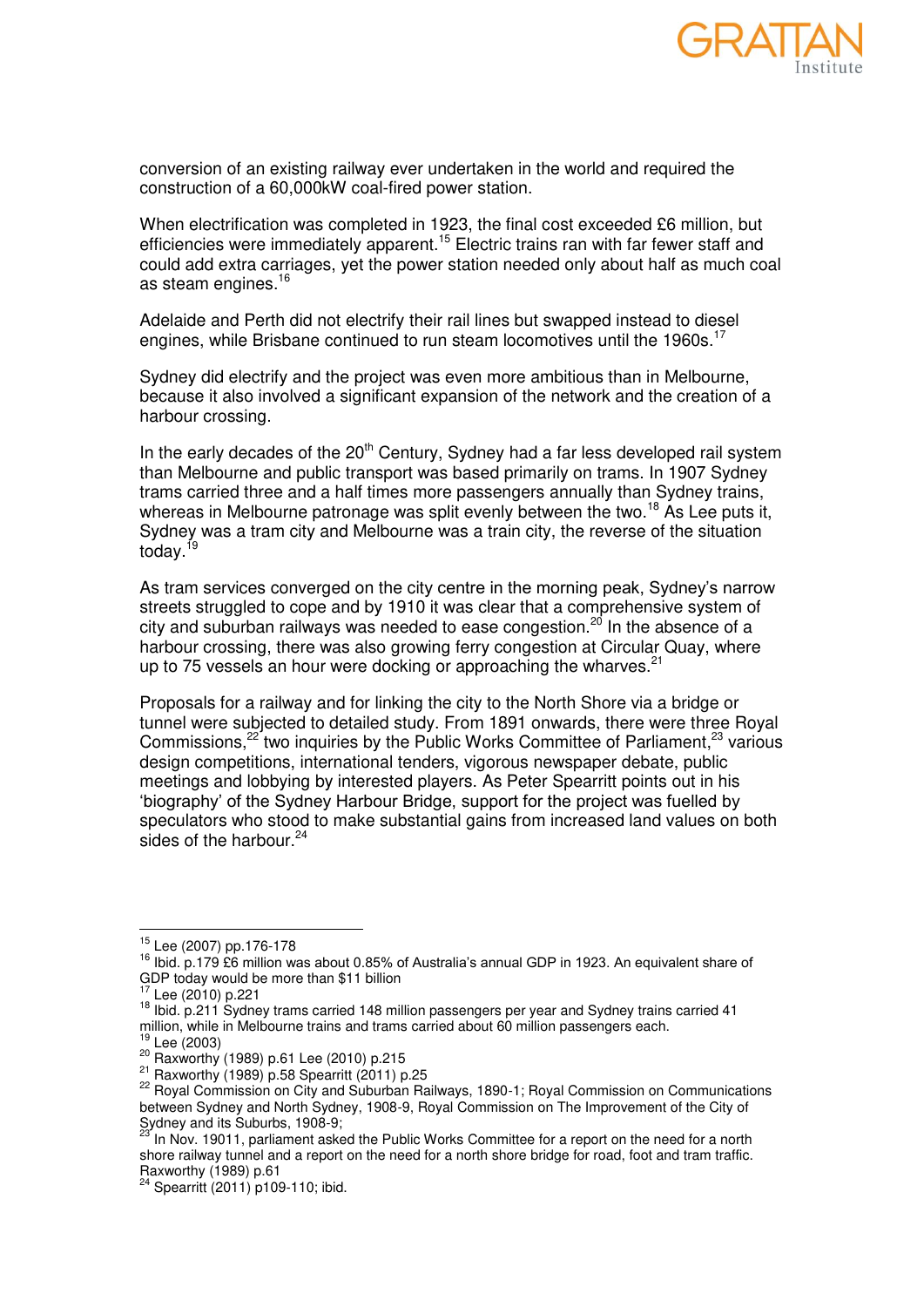

In 1912 engineer J.J.C Bradfield was appointed to lead a new Sydney Harbour Bridge and City Transit division within the Public Works Department.<sup>25</sup> He would spend the next twenty years of his professional life trying to realise his dream of electrifying Sydney's railways, building an underground loop beneath the city, extending suburban rail lines to the eastern suburbs and linking lines north and south of the harbour via a bridge. It took until 1915 get a new City Railway Act approved by an upper house dominated by rural interests antithetical to the government spending money on Sydney projects. Soon after work started, the project was suspended due to financial pressures resulting from World War I. Work resumed in 1922, and the first electric and underground trains were running by the end of 1926. New suburban rail lines were opened to East Hills and Cronulla in the 1930s and subsequent decades brought further extensions of the network.<sup>26</sup>

Legislative support for a bridge took longer. The Sydney Harbour Bridge Act was passed in 1922 and the "stupendous steel arch railway bridge – the largest arch railway bridge in the world" finally opened in 1932. $^{27}$  By this time the total investment in electrifying, expanding and linking Sydney's rail network across the harbour ran to about £30 million.<sup>28</sup>

During the first half of the 20<sup>th</sup> Century passenger numbers in all cities fluctuated with economic and political fortunes – falling sharply during the depression years and rising again during the World War II, when petrol rationing stalled the growth in car travel. In the mid-1920s Melbourne was still Australia's dominant rail city with about 40 million more passenger journeys per year than Sydney. By the mid 1950s the situation had changed. While patronage in Melbourne had recovered to the same level as before the Depression (160 million passenger journeys per year), Sydney's network now carried almost double its pre-depression peak (260 million passengers annually). $29$ 

From the mid 1950s onwards however, passenger numbers fell in every city as the private car began to dominate urban transport. In some places, railways would be shut down all together. [Figure 3](#page-7-0) shows the trends in passenger numbers over different periods.

 $^{27}$  Ibid. p.217

 $^{25}$  Raxworthy (1989) p.61

<sup>26</sup> Lee (2010) p.218

 $^{28}$  Ibid. p.172

 $^{29}$  Lee (2003)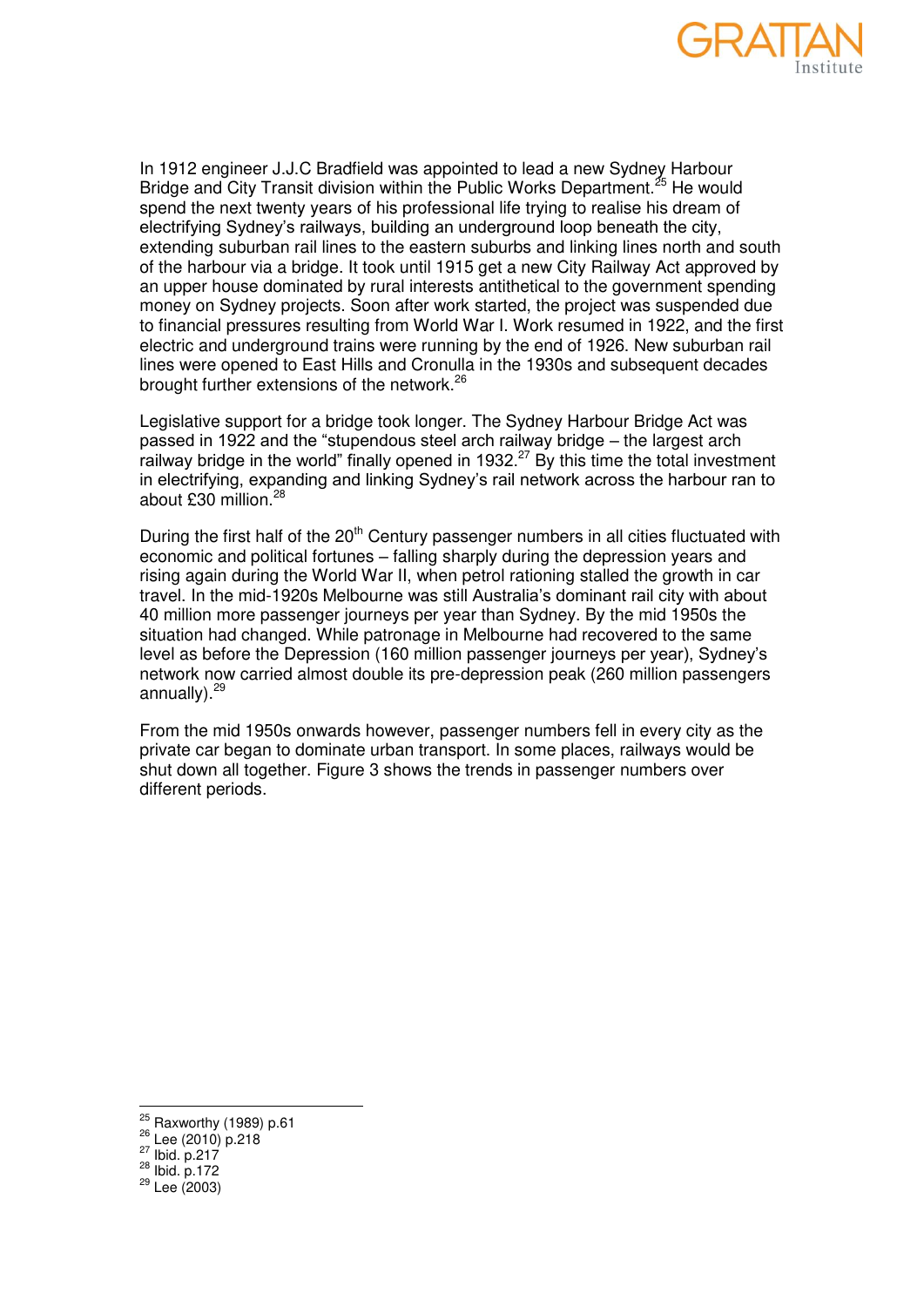

<span id="page-7-0"></span>

## **Figure 3: Historic passenger trends 1907-2011 Sydney and Melbourne**

*Source: Grattan Institute using data from [\(Lee, 2007\)](#page-22-0), [\(Lee, 2010\)](#page-22-1),[\(Public Transport Victoria,](#page-23-0)  [2012b\)](#page-23-0) [\(Public Transport Victoria, 2012a\)](#page-22-2) and City Rail (NSW) annual reports* 

*Note: These series are estimates only, and are based upon incomplete data and known trends* 

### **1955-2001 the auto era**

Even before World War II car ownership in Australia had been growing rapidly from a low base, but it really took off in the second half of the  $20<sup>th</sup>$  Century. In 1955 there were almost seven times as many people as passenger vehicles in Australia. By 2001 there were fewer than two people for every car. $3$ 

At the end of World War II, writes Graeme Davison in *Car Wars*, Melbourne was still the "recognisable child" of the land boom 1880s:

*Seen from the air, it looked like a giant hand, the palm representing the central business district and the core of closely settled industrial suburbs, and the fingers, the web of railway and tramway suburbs.<sup>31</sup>*

But the comfort and convenience of the car transformed urban transport and reshaped Australian cities. A new landscape emerged, in which homes were no longer within easy walking distance of a train station or a tram stop, high streets were replaced by shopping centres surrounded by car parks and new suburbs were connected by freeways instead of rail lines. The freeway, writes Davison, appeared

 $30$  ABS Motor Vehicle Census (series 9309). Statistics include sedans and station wagons but exclude motorbikes, trucks and light commercial vehicles (like utes and panel vans). Ratios for all motor vehicles are 234 vehicles/1000 people(1955); 510/1000 (1979); 645/1000 (2001)

Davison and Yelland (2004) p.74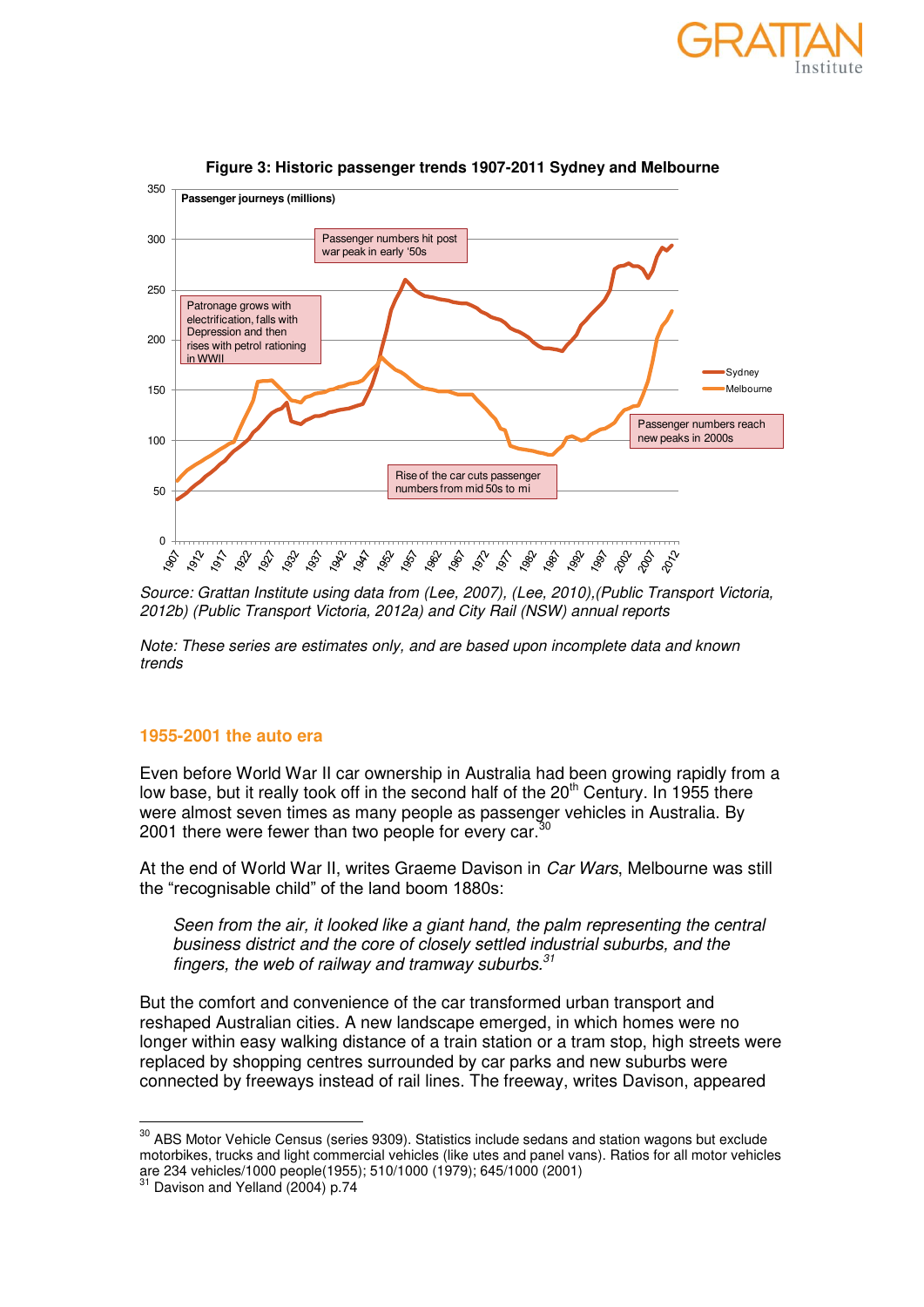

to resolve "the competing systems of freedom and order", permitting people to "go where and when they wished, without the imposition of timetables, speed restrictions or delays".<sup>32</sup>

Railways struggled to compete. In Melbourne, passenger numbers halved from their post war peak, dropping to just 86 million journeys per year in 1985-6, despite the city's population almost doubling over the same period.<sup>33</sup> Patronage fell less dramatically in Sydney and numbers were still above 200 million in 1980.<sup>34</sup>

As freeways became the focus of urban transport infrastructure, investment in rail also fell, although it did not cease completely.

While lines were not extended outward in Melbourne, there was considerable track duplication and electrification to more distant suburbs. The biggest investment in Melbourne's network was the construction of a rail loop beneath the central business district, designed to boost patronage and ease congestion at the main Flinders Street Station by spreading passengers around the CBD. The loop was first talked about in the 1920s but construction did not commence until the 1970s and the project was only completed in 1985.<sup>35</sup>

In Sydney the remaining components of JJC Bradfield's rail vision were eventually put in place, with the completion of the loop line through to Circular Quay in 1956 and the opening of an Eastern Suburbs railway in 1979 (almost a century after it was first conceived).<sup>36</sup> In the same year the belated electrification of Brisbane's city rail network was also completed.<sup>37</sup>

Generally though, the auto decades were characterised by line closures and by plans not realised. The Queensland government closed the rail line to Southport in 1963 (just as the Gold Coast was taking shape as a tourist destination) and in 1979 buses replaced trains on the route between Perth and Fremantle.

In Melbourne new railway lines planned as part of the City Loop were never constructed.<sup>38</sup> Rail extensions to Doncaster (marked on maps for more than a century), Rowville and the airport were repeatedly proposed and postponed. In 2010, an independent public inquiry into Sydney's transport future found that at least seven separate major plans promising "hundreds of kilometres of new railway lines" had been announced in the decades after World War II, but "only a fraction of the promises" were honoured. The failure to deliver was "particularly noticeable in western Sydney" where only 15 km of railway line and three railway stations were added in seven decades.<sup>39</sup> According to transport and logistics expert Kym Norley, it was a period of "equivocation and increasing prevarication in respect to rail expansion".<sup>40</sup>

 $32$  Ibid. p.168

<sup>33</sup> Lee (2007) p.195

<sup>34</sup> Lee (2010) p.221

<sup>35</sup> Lee (2007)p190-193

<sup>36</sup> Lee (2010) p.218 Norley (2011)

 $37 \text{ Lee}$  (2010) p.330

 $38$  Low and Astle (2009)

<sup>39</sup> Christie (2010) p.83

<sup>40</sup> Norley (2010)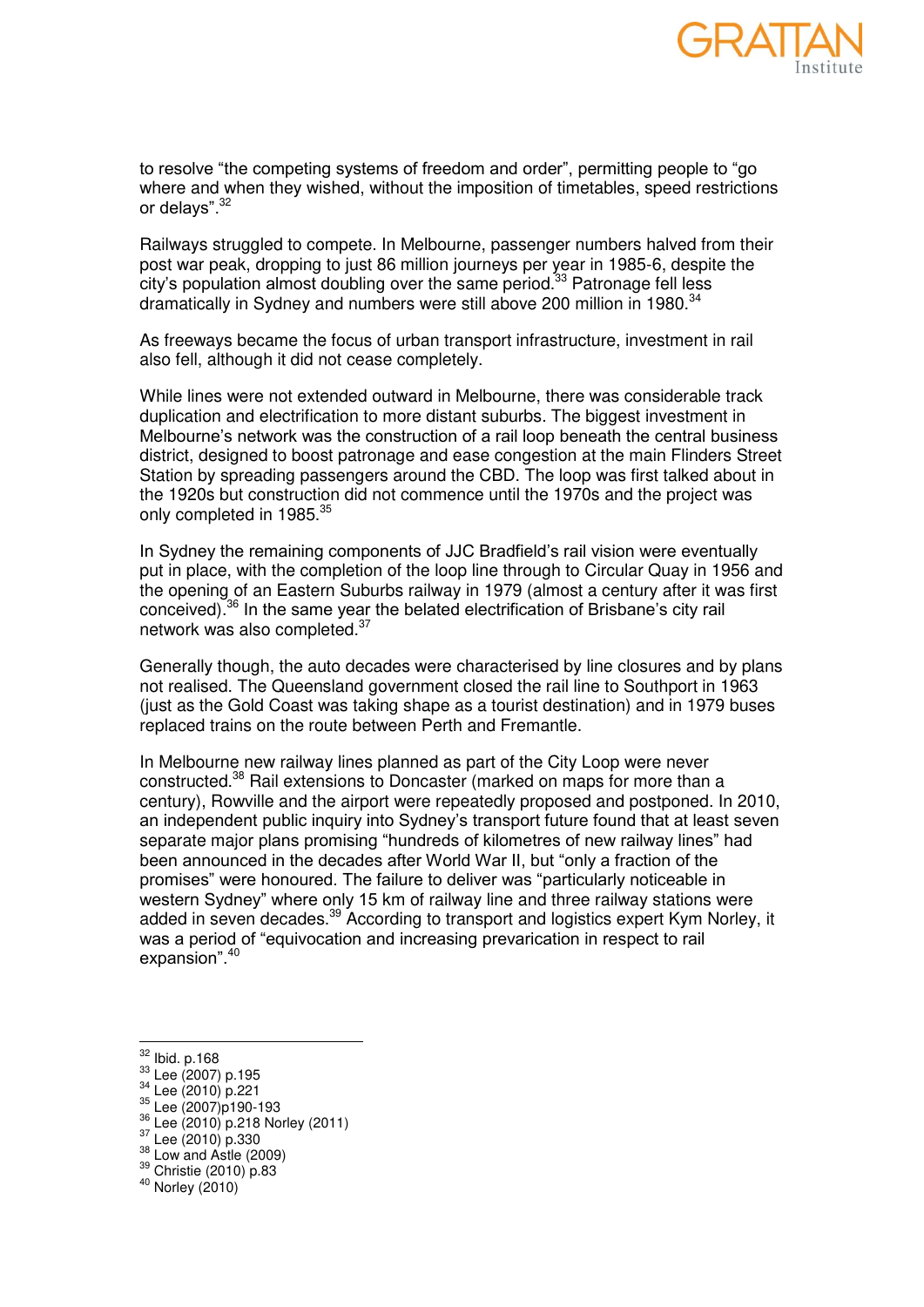

# **The 21st Century: a resurgence of rail?**

After decades of stagnant or declining patronage, in most cities urban rail numbers began to turn around again in the 1990s and to win back a bigger share of the urban transport load (as can be see in [Figure 4\)](#page-9-0).

In Melbourne, initial passenger boardings almost doubled between1998-99 and 2010-11 (from 118 million to 229 million).<sup>41</sup> This growth coincided with a rapid increase in jobs in inner Melbourne.<sup>42</sup> Other influences may have been road congestion and rising petrol prices, but these factors were common to Sydney where passenger growth was much slower. In Sydney, patronage increased from 271 million passenger journeys in 1998-99 to 302 million in 2009-1.<sup>43</sup>

In Southeast Queensland total passenger journeys grew from around 40 million in the late 1990s to 65 million in 2008-2009. $44$  This followed significant investment to recreate and then extend a line to the Gold Coast and to build a branch line to Brisbane airport.<sup>45</sup>

<span id="page-9-0"></span>



 $^{41}$  Public Transport Victoria (2012b)

<sup>42</sup> BITRE (2012) p.18

<sup>43</sup> Rail Corporation NSW (2010); State Rail Authority of New South Wales (2002)

<sup>44</sup> Queensland Rail Annual Reports

<sup>45</sup> BITRE (2012) p.48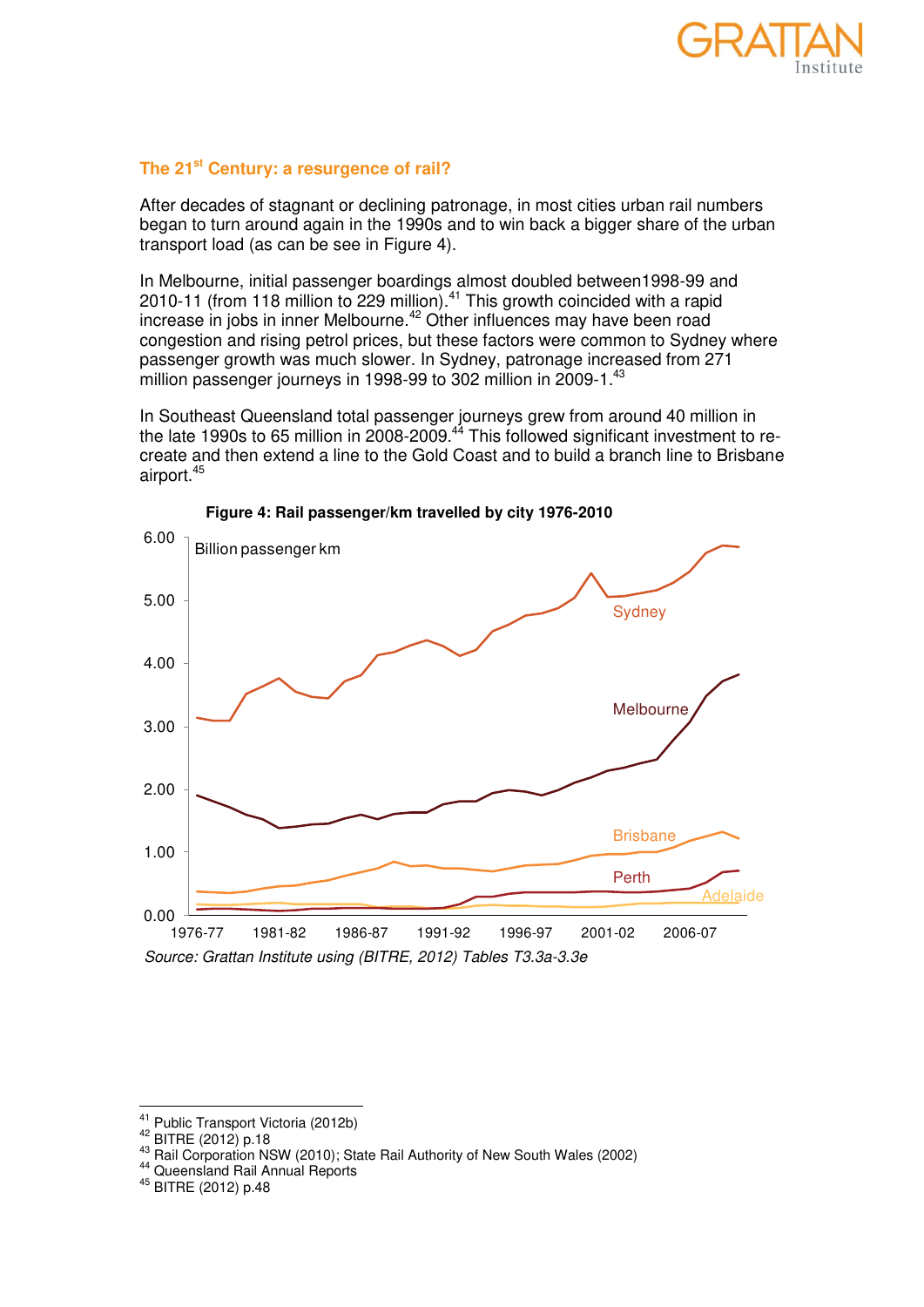

The most spectacular growth has been in Perth, where patronage has grown more than 500 per cent in two decades, reflecting major investment in new lines.

In 1982 there were just 48 route-km of railway in Perth. The prevailing advice in the 1970s was to close down the network entirely, because the capacity of rail was "well above" requirements and buses offered greater flexibility.<sup>46</sup> The public however, did not accept this expert view or behave accordingly. When buses replaced trains on the route to Fremantle public transport use on the corridor dropped by 30 per cent.<sup>47</sup> Despite being more frequent, buses were slower and less reliable.

An effective protest campaign and the election of a new government in 1983 brought a change in policy. Over the next decade, the rail link between the city and Fremantle was reopened, the network was electrified and a new line was built north to Joondalup. In the 1990s decisions were made to extend the northern line and build another route south to Mandurah.

Within three months of the Mandurah line opening in late 2007, two and a half times as many passengers caught trains each day as had used the buses operating the route previously.<sup>48</sup> Perth's suburban tracks now stretched more than 100 km up and down the coast and the total route capacity had almost quadrupled to 172 km. By 2010-11 total passenger boardings were approaching 60 million per annum, up from fewer than ten million in 1991.<sup>49</sup> Increased patronage has not come at the expense of bus travel, which has also increased in Perth since the Mandurah line opened.<sup>50</sup>

As can been seen from [Figure 5,](#page-11-0) Adelaide is the exception to the rule of growing urban rail patronage – and makes a stark contrast to Perth. In the early 1990s the networks of both cities had fewer than 10 million journeys per year. Two decades on, with no significant investment in rail, Adelaide's passenger numbers are still below 10 million. Despite population growth, patronage in 2010-11 was almost unchanged from 1993-94. $51$ 

 $^{46}_{-2}$  Martinovich (2008b)

 $^{47}$  Newman (2012)

 $^{48}_{12}$  Lee (2010) p. 333

<sup>49</sup> Martinovich (2008a); Public Transport Authority WA (2011)

<sup>50</sup> BITRE (Bureau of Infrastructure (2012) Table T 3.3e Total passenger kilometres travelled by capital city — Perth

<sup>&</sup>lt;sup>51</sup> 8.72 million in 1993-94 v 8.78 million in 2010-11 Infrastructure Australia (2012) Ergas and Robson (2009)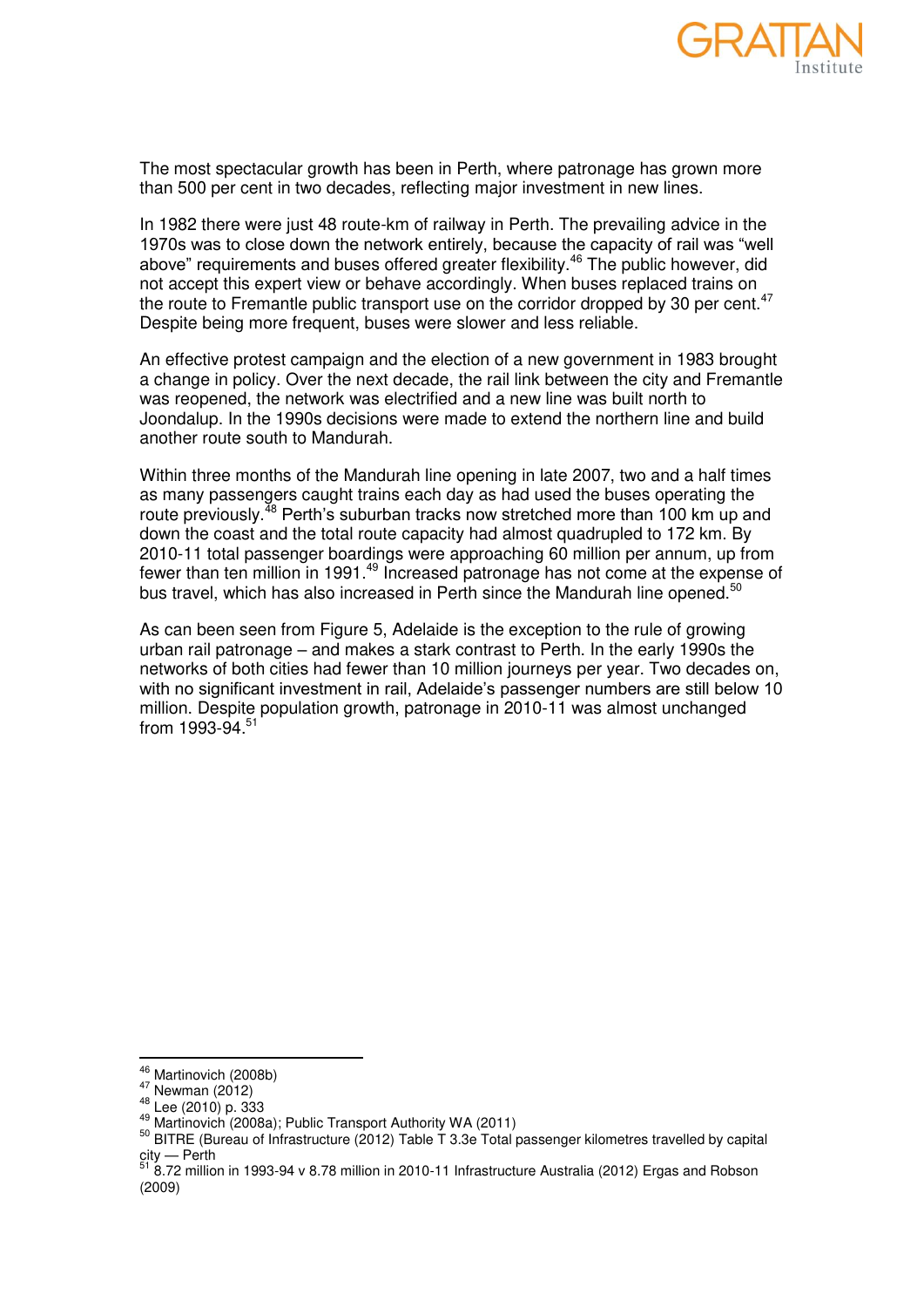

<span id="page-11-0"></span>

**Figure 5: Index of growth in urban rail passengers since 2001** 

*Source: Grattan Institute using [\(BITRE, 2012\)](#page-21-0) Tables T3.3a-3.3e* 

In its 2008 report to COAG, Infrastructure Australia argued that major new investment in rail infrastructure was needed to sustain our cities through coming decades: ―Increased network capacity is required to meet population driven patronage growth and to provide the scope for significant mode shift from private vehicles to public transport."<sup>52</sup>

Some of that investment is underway, thanks in part to federal support. In 2010, more than half the investment recommended by Infrastructure Australia (\$4.6 billion in total) was for urban rail (both heavy and light). Projects underway include the Regional Rail Link to separate regional and metropolitan trains in Melbourne,<sup>53</sup> the Adelaide Rail Revitalisation program<sup>54</sup> and 5.7km extension to Seaford,<sup>55</sup> the13.6km branch line to Springfield from Brisbane,<sup>56</sup> the 11.4-kilometre Southwest Rail Link from Glenfield to Leppington in Sydney<sup>57</sup> and the 7.5km extension of Perth's Joondalup north to Butler.<sup>58</sup> Investments in light rail include the Gold Coast rapid transit system.

Many more rail projects are in planning, under evaluation or on wish lists. They include the North West Link, the Epping-Parramatta line and a new harbour crossing in Sydney; the Doncaster, Rowville, Avalon Airport and Metro Tunnel proposals in Melbourne; Brisbane's Cross River Rail and the Perth Airport Link.<sup>59</sup>

<sup>52</sup> Infrastructure Australia (2008) p. 45

<sup>53</sup> http://www.regionalraillink.vic.gov.au/home

<sup>54</sup> http://www.infrastructure.sa.gov.au/RR/

<sup>55</sup> http://www.infrastructure.sa.gov.au/seaford/seaford\_rail\_extension

<sup>56</sup><http://www.queenslandrail.com.au/NetworkServices/ConstructionUpgrades/MajorInfrastructure/> Current Projects/DarratoSpringfield/Pages/DarratoSpringfieldTransportCorridor-Stage2.aspx<br>Sitter the discussion of the set of pages/DarratoSpringfieldTransportCorridor-Stage2.aspx

http://www.transport.nsw.gov.au/projects-southwestraillink

<sup>58</sup> http://www.pta.wa.gov.au/Projects/ButlerExtensionProject/tabid/245/Default.aspx

<sup>59</sup> Layard and Glaister (1994) p.91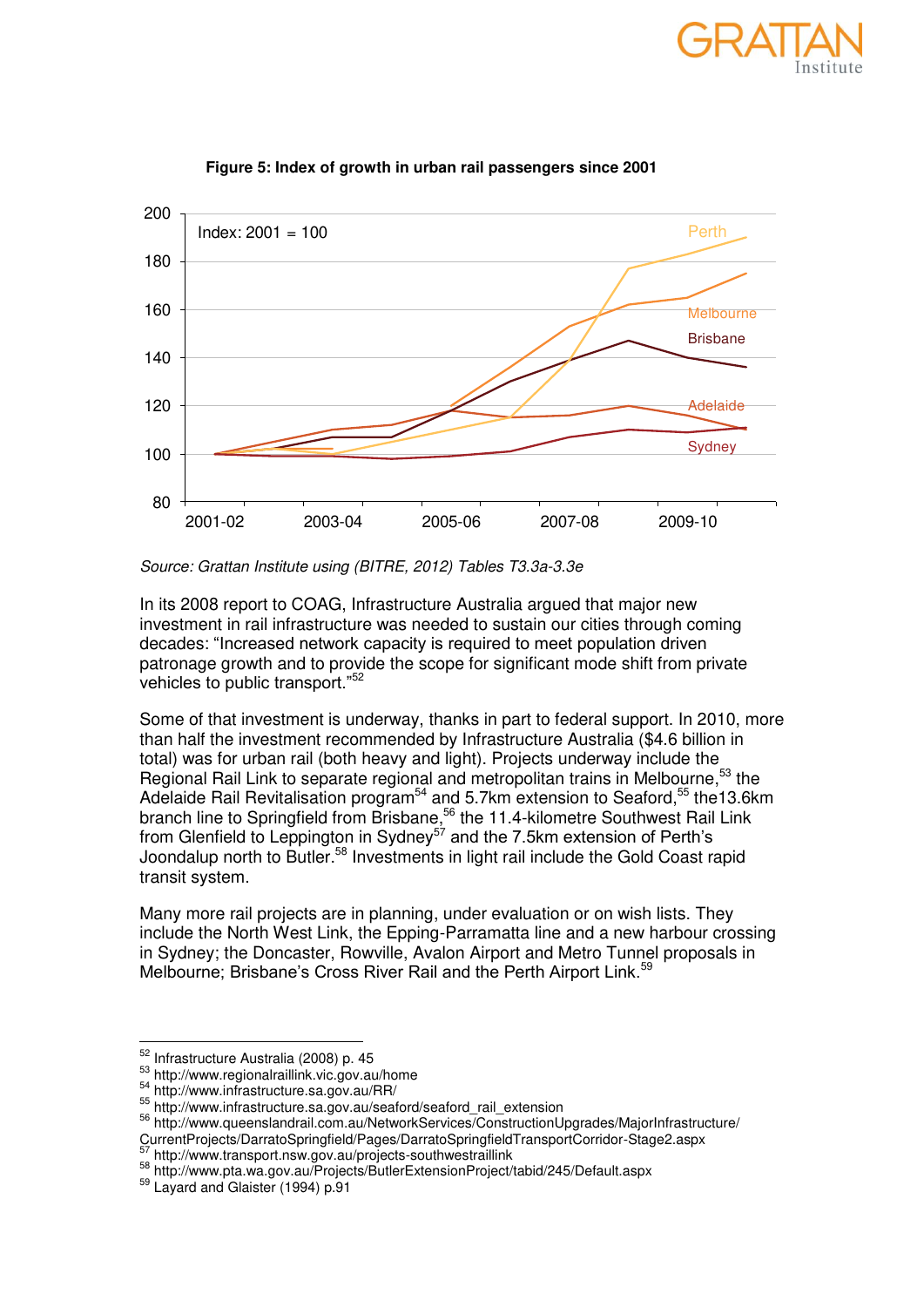

The problem is that rail is very expensive. State and federal governments lack funds and are averse to taking on debt. So does the past provide any guidance as to how rail might be funded in the future?

## **How did we pay for the rail we've got now?**

A private company built and financed Australia's first rail line to Port Melbourne, albeit assisted by generous land grants for stations, workshops and the route itself. $^{60}$ The business proved profitable. The Melbourne and Hobson's Bay Railway Company soon opened a branch line to St Kilda and then amalgamated with another private railway to develop a network in the city's south and east.  $61$ 

However the initial success of private rail investment in Australia proved the exception to the rule. The Sydney Railway Company went broke before its line to Parramatta opened in 1855.<sup>62</sup> When the NSW Government took it over NSW became home to "the first government owned railway in the British Empire".<sup>63</sup> Soon after the Victorian Government acquired the troubled Mt Alexander and Murray River Railway Company and the failing Melbourne Geelong Railway.<sup>64</sup> As economic historian N.G. Butlin put it, Australia's transport problem "was firmly back in the laps of colonial governments".<sup>65</sup>

The problem has remained in government laps ever since. In the colonial era railways did not attract private investment because other sectors such as mining, commerce, shipping and agriculture offered much better returns.<sup>66</sup> The situation is little different now.

Supporters of expanded public transport often argue that government should simply bite the bullet and borrow more money to invest in rail. This is, after all, how we established the assets that benefit our cities today. But this ignores a big part of the story. The substantial public debt accumulated to build rail assets also had damaging social, economic and political consequences.

Government-backed bonds sold in London funded Victoria's spectacular burst of rail construction in the  $19<sup>th</sup>$  Century, but the income from these investments fell short of expectations. Rail's operating costs grew from 50 per cent of railway revenue in the 1860s and 1870s to almost 70 per cent of revenue in the 1880s. The remaining profit was insufficient to service the growing debt.  $67$ 

In the mid 1880s, investment in railways was equal to six per cent of Australia's national product and between 1875 and 1892 the colonies' combined public debt quadrupled from £54 million to £198 million.<sup>68</sup> As a share of gross domestic product, debt jumped from less than 40 per cent of GDP in 1870 to more than 100 per cent of

<sup>&</sup>lt;sup>60</sup> Lee (2007) pp 11-17

 $61$  Ibid. p.21

 $62$  Jeans (1972)

 $63$  Burke (1995) p.10

<sup>64</sup> Butlin (1976) p.302 Lee (2007) pp. 28-31

<sup>65</sup> Butlin (1976) p. 302

<sup>66</sup> Ibid. p.302

<sup>67</sup> Lee (2007) p.93

 $68$  Cannon (1976) p.38 It should be noted that these figures include investment in rural as well as suburban lines.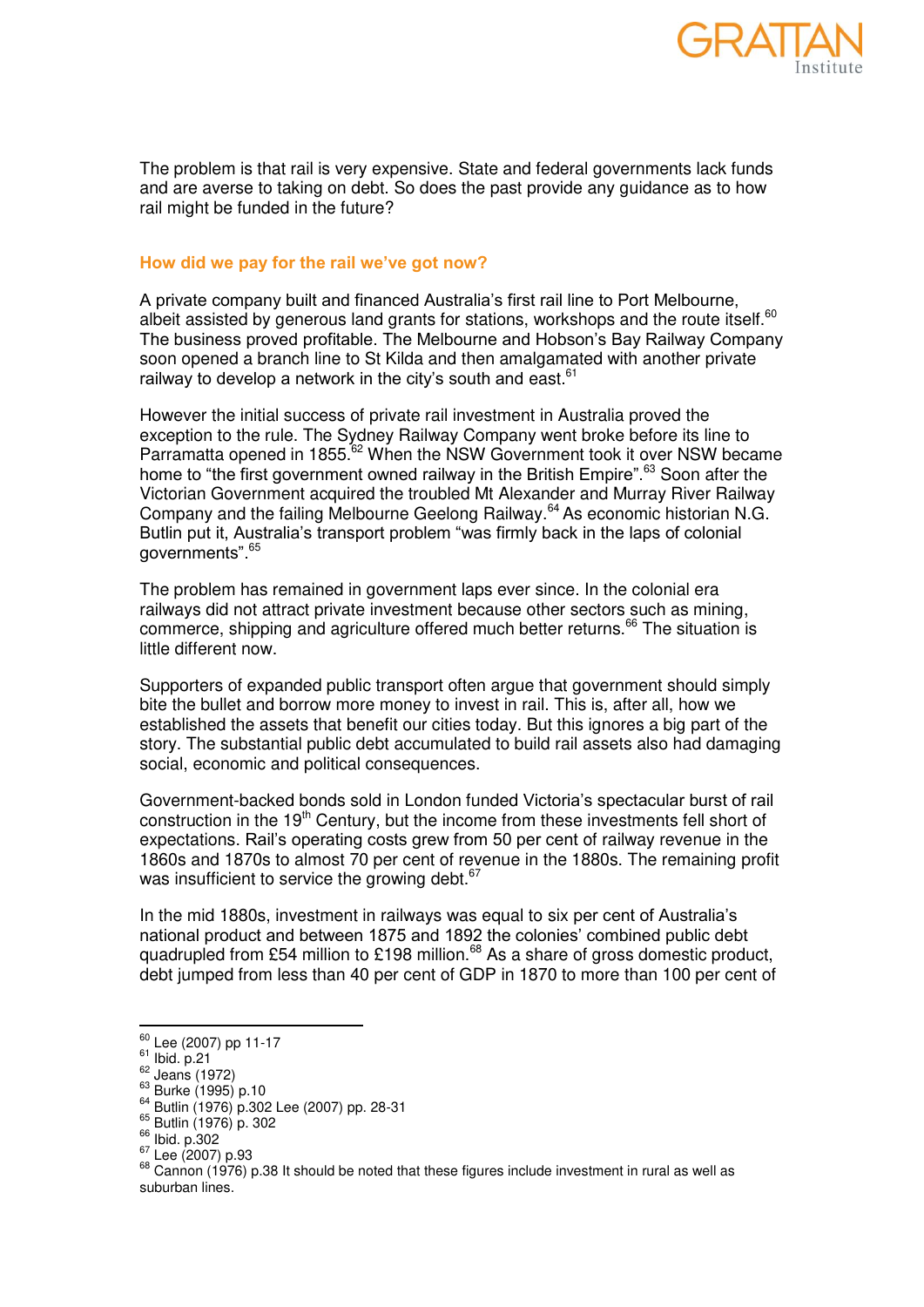

GDP in the 1890s. $^{69}$  These borrowings were for rail lines in rural districts as well as city and suburban networks, but return on capital appeared to play little part in investment decisions in either situation.<sup>70</sup>

When British financiers withdrew their capital the boom went bust. Butlin concludes that over-investment in rail played a leading role in the balance of payments crisis and the decade long depression of the  $1890s$ .<sup>71</sup>

Victoria was left with a legacy of heavy and growing debts. According to Cannon, the growing interest bill on capital costs and accumulated losses ―crippled Victorian budgets for decades" and "the incubus of the railway boom of the 1880s" was still weighing heavily on the taxpayer in the 1960s.<sup>72</sup>

Funding the ambitious expansion and electrification of Sydney's rail network was more carefully considered. For example, one third of the cost of the Sydney Harbour Bridge was to be paid by a "betterment tax" imposed on landholders both north and south of the harbour whose holdings were likely to rise in value as a result of the bridge. The levy was imposed for 15 years at a rate of "a halfpenny in the pound (0.2) per cent) on the unimproved capital value of the 'lands to be benefited".<sup>73</sup> The other two thirds of the cost of the bridge was to be repaid from the railways budget, with the Railways Commissioners originally planning four tracks and predicting a profit of E250,000 in the first year of operation.<sup>74</sup> The NSW Government raised borrowings in London to fund the expansion of Sydney's rail system, with "repayment predicated on the increased profits the electrified suburban railways would generate."

Profits, however, failed to materialise: the Great Depression cut passenger numbers and trains were facing intense competition as road transport increased and ―unregulated private buses picked the eyes out of the most lucrative urban transport markets".<sup>76</sup>

By the time Premier J.T. Lang was cutting the ribbon on the Sydney Harbour Bridge in 1932, the debt situation was so bleak that he was "desperate enough to consider a moratorium on loan repayments" and "six weeks later the governor dismissed the premier because he suspected Lang's measures to meet the financial crisis were illegal".<sup>77</sup>

- <sup>72</sup> Cannon (1976) p.74
- <sup>73</sup> Spearritt (2011) p.109

 $77$  Ibid.

<sup>69</sup> Di Marco*, et al.* (2009)

<sup>70</sup> Butlin (1976) p.291

<sup>71</sup> Ibid. p.369

<sup>74</sup> Ibid. p.111 <sup>75</sup> Lee (2010) p.172

 $\frac{76}{ }$  Ibid.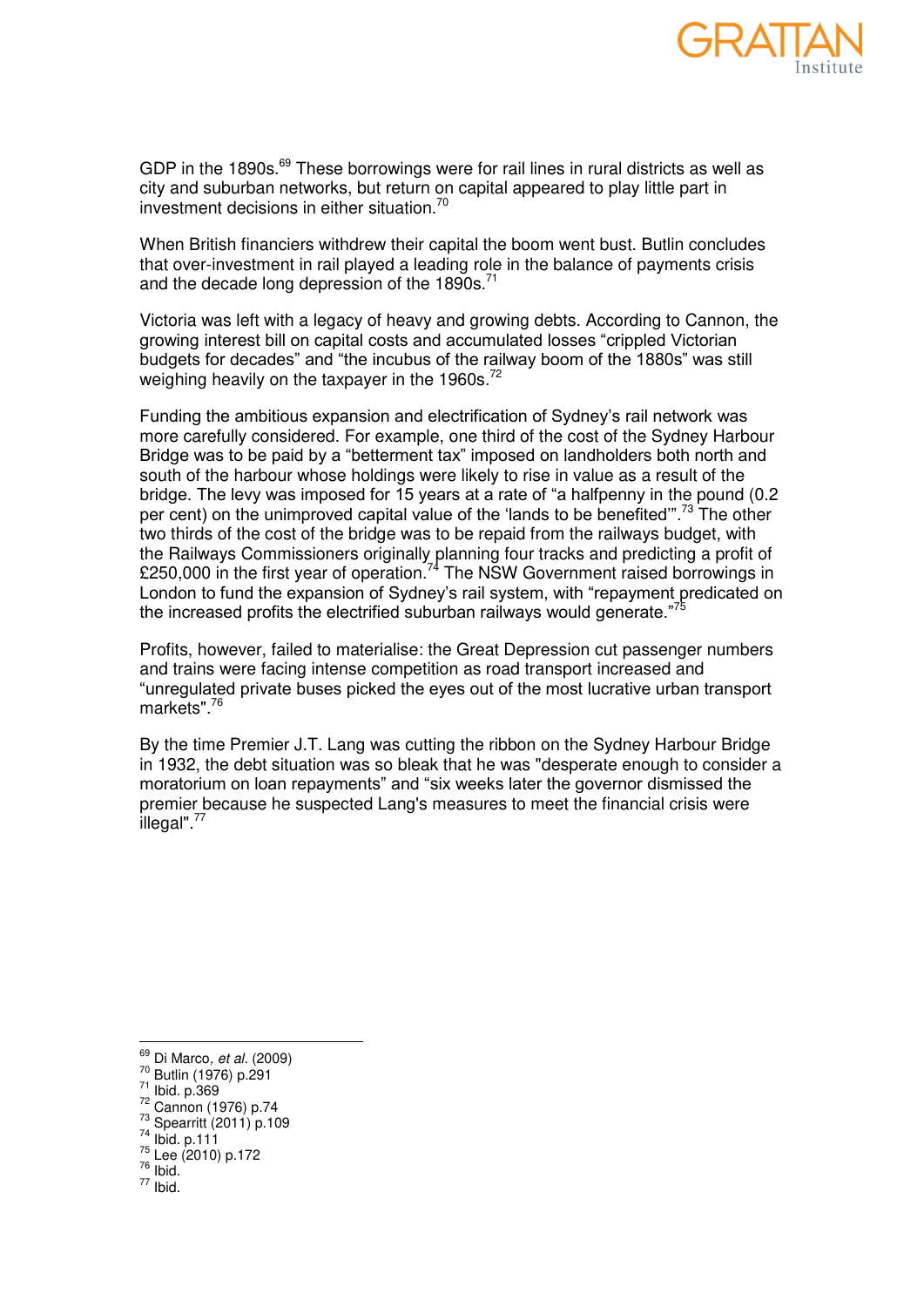



**Figure 6: The Morning After: Dummy takes up his burden, Virgil Reilly, Smith's Weekly, 26 March 1932**

*Source: National Library of Australia* 

Transport historian Robert Lee argues that this event has inhibited public transport spending ever since:

*The year 1932 has cast a huge shadow over Sydney's urban transport … and no subsequent government has been willing to make the necessary investments to cope with ongoing growth, so scarified have they been by the fate of the second Lang Government.<sup>78</sup>*

The £30 million spent between 1922 and 1932 to electrify Sydney's railways, build the underground city circle and construct the harbour bridge, represented a massive investment, equal to about four per cent of Australia's annual gross domestic product for the era. An equivalent investment now would be in the realm of \$50 billion.<sup>7</sup>

Today, residents of Sydney and Melbourne benefit from the imprudent spending, political corruption and miscalculations of earlier generations and it is hard to imagine either city without its existing rail network. A conservative back of the envelope calculation suggests that the current cost of replicating the existing suburban rail networks would be prohibitive. In Sydney construction costs alone would be in the order of \$45 billion.<sup>80</sup>

 $^{78}$  Ibid. p.173

 $79$  Gross domestic product in the decade 1923-1932 varied between £550 million and £820 million. I have used an average for the decade to arrive at the 4% figure. Vamplew (1987) p.133

<sup>80</sup> Assumes construction costs of \$39 million per track km as per NSW Legislative Council (2012), \$5 million per route km for electrification and \$30 million per station (both in line with recent experience)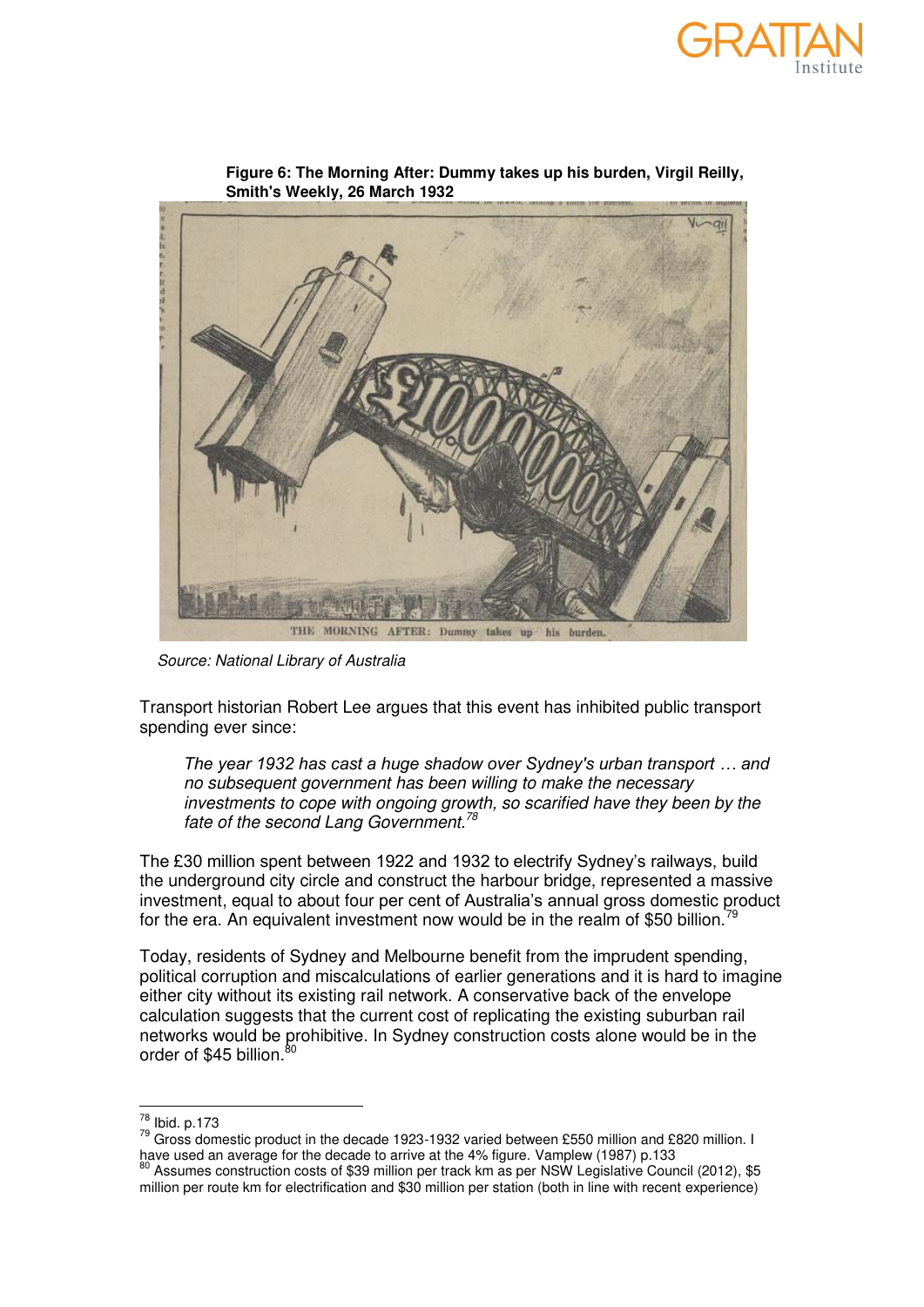

If Sydney did not have railways, then in order to complete the same journeys they make now, residents would need to travel an additional 5.85 billion passengervehicle-km per year by other means. If buses took three quarters of this load, then the current passenger task of Sydney's metropolitan bus service would be tripled and those buses would be weaving their way through significantly increased car traffic.<sup>81</sup> Since rail currently accounts for 44 per cent of journeys to work in the CBD, a large proportion of those extra buses would be trying to cram into the narrow streets north of Town Hall during peak hour, replicating the tram jam of early 20<sup>th</sup> Century.<sup>82</sup> The implications for congestion are horrendous and it is hard not to conclude that central Sydney would be a far less pleasant place than it is today.

Of course such historical conjecture, while interesting, is hardly scientific or conclusive. If J.J.C Bradfield had failed to achieve his vision of an electrified railway with an underground city loop and a harbour tunnel, then Sydney would be a different city. Perhaps it would be less centralised than it is today with jobs more evenly distributed across the metropolitan area. On the other hand it might have fewer people and a smaller economy because the conditions for growth had not been realised.

"Transportation technologies have always determined urban form", notes urban economist Edward Glaeser.<sup>83</sup> So when we consider investments in transport systems in coming years, we need to think about much more than the financial cost and potential returns – important as these are. We also need to consider what type of cities we want in the future and how different transport choices will shape them in different ways. We need to determine our priorities too: do we invest in transport in order to lift productivity and efficiency, to redress spatial inequality or protect the environment? These different aims are not always compatible and rail would not always be the best option, even if there were no budgetary restraints on spending.

# **Do we need more rail in 21st Century Australian cities?**

Since World War Two, the car has shaped Australian cities. The growth in private automobile travel has facilitated low-density residential developments on the suburban fringe. However there are clear signs that this model is fast reaching its use-by date.

Like other developed nations, Australia appears to have reached a saturation point at which driving (vehicle kilometres travelled per capita) has begun to decline despite increasing per capita GDP.<sup>84</sup>

The cost of traffic congestion on reduced productivity and wellbeing are acknowledged to run into the billions of dollars, even if exact numbers are debated.<sup>85</sup> It is widely (though not universally) accepted that we cannot build our way out of congestion by constructing more urban freeways, since new road capacity will induce

```
The assumption of a 75/25 split between buses and cars in this counterfactual scenario follows
Cevero and Guerra (2011)
```

```
82 Infrastructure NSW (2012) p.107
```

```
83 Glaeser (2011) p.12
```

```
85 Loader (2012)
```
-

and \$10 billion for harbour crossing (as per ball park estimates of the cost of recent proposals for a second harbour crossing). Does not include land costs or costs of rolling stock. Excludes services beyond the metropolitan boundary (to Newcastle, Wollongong and Lithgow).<br>Beyond the metropolitan boundary (to Newcastle, Wollongong and Lithgow).

<sup>84</sup> Newman and Kenworthy (2011) BITRE (2011)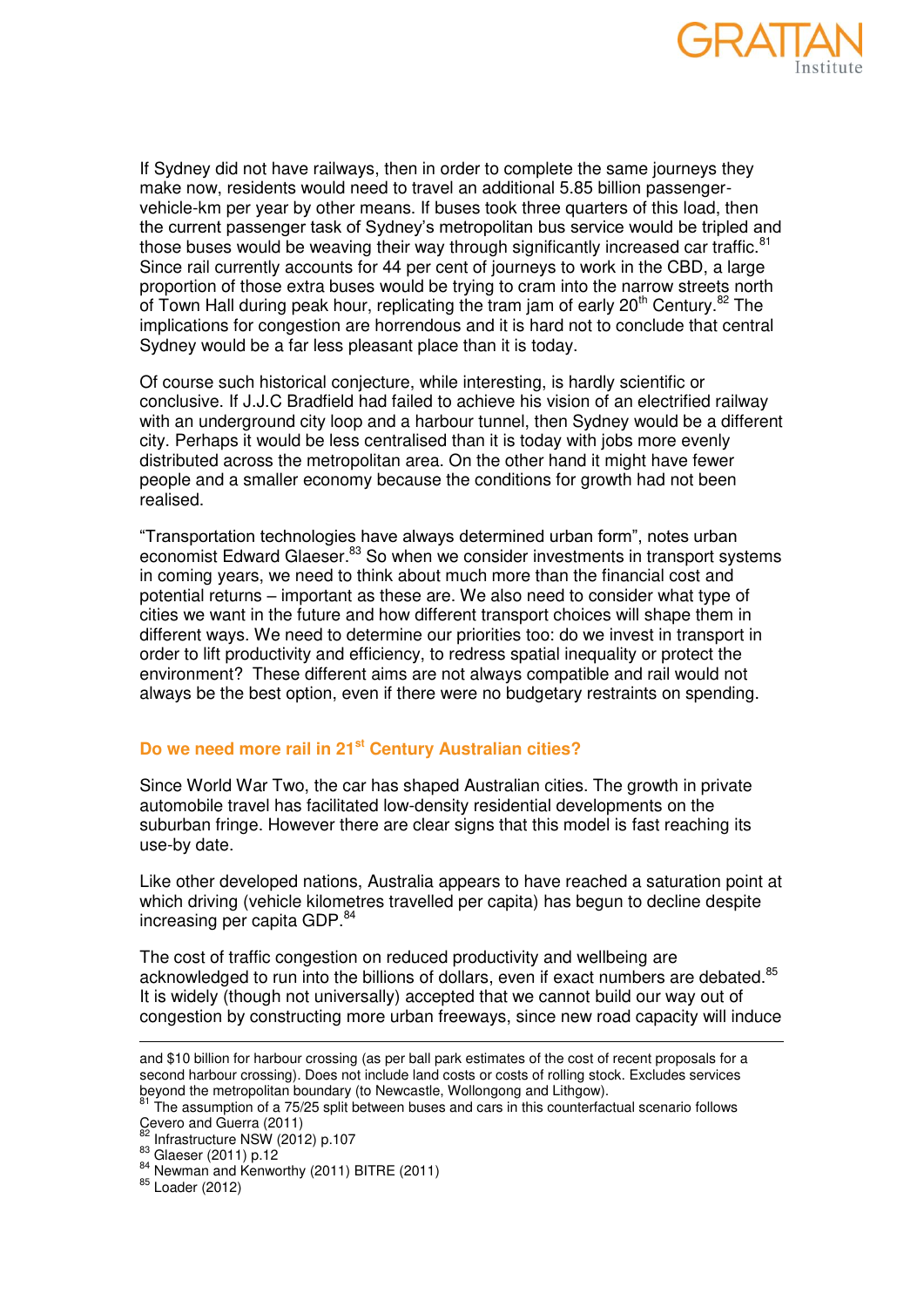

a proportional increase in driving.<sup>86</sup> It is increasingly apparent that the comfort and convenience of car-based travel has contributed to expanding waistlines and growing rates of chronic illness, and that greater public transport use – and the incidental walking that goes with it – would have significant public health benefits. $87$  We also need to dramatically cut greenhouse gas emissions from transport if Australia is to meet its ambitious target of reducing overall emissions by 80 per cent by 2050.

A switch to electric vehicles *might* help reduce emissions (depending on the source of the electricity), but it won't ease congestion or improve health. Nor will electric vehicles end the isolation and exclusion experienced by some people in cities where personal mobility relies almost entirely on driving and owning a car.

The inescapable conclusion is that we need a step change to far higher levels of public transport use to improve urban efficiency, public health, environmental protection and spatial equality. The anticipated growth in our urban population adds urgency to the situation. The number of people living in Melbourne and Sydney is projected to increase by at least fifty per cent in the next four decades, while the populations of Perth and Brisbane could more than double.<sup>88</sup> Added to this, the movement of freight on city roads is anticipated to continue growing much faster than passenger traffic (at average rates of 3.5 per cent per year until at least 2030).<sup>89</sup> If the urban dwellers of the future drive at the same rates as city residents today, then we will need to massively increase the space devoted to cars, which means more lanes of roadway, more parking places and ever spreading cities. The challenge is to take Australian cities back to the future, to an era when the private car was far less dominant than it is today.

In part we can do this by using our existing public transport systems more efficiently through better networking and incremental upgrades. In 2009 transport planner Edward Dotson told a Victorian parliamentary select committee on train services that it should be possible to "progressively raise the maximum practical, reliable capacity" of all Melbourne's rail lines to a target frequency of "no less than 24 trains an hour" (or one train every 2.5 minutes).<sup>90</sup> Infrastructure NSW notes that today's CityRail express service from Newcastle to Sydney is slower than the pre-war "Newcastle Flyer" steam train – suggesting significant room for improvement.<sup>91</sup> Similarly, in peak periods Sydney's trains carry far fewer passengers than many railways overseas.<sup>92</sup> In part this is because they use two-door, double-deck carriages, which transport between 50 and 150 percent per cent fewer passengers per hour than three-door single-deck carriages. (Double-deck carriages have more seats but less standing room and are much slower to load and unload at stations, which significantly reduces operating frequency.) $93$  Such problems are not simple to fix, but they do not generally require billions of dollars.

The question is whether entirely new rail lines are also a necessary part of our urban transport future. To what extent do we need to replicate the massive investments of the late  $19<sup>th</sup>$  and early  $20<sup>th</sup>$  Centuries?

 $^{86}_{2}$  Duranton and Turner (2011)

<sup>87</sup> Department of Infrastructure and Transport (2012)

<sup>88</sup> Australian Bureau of Statistics (2012)

<sup>89</sup> Maior Cities Unit (2011) p.64

<sup>90</sup> Dotson (2009)

<sup>91</sup> Infrastructure NSW (2012) p.113

<sup>92</sup> Ibid. p.110

<sup>93</sup> Ibid.p.111 Mason (2010)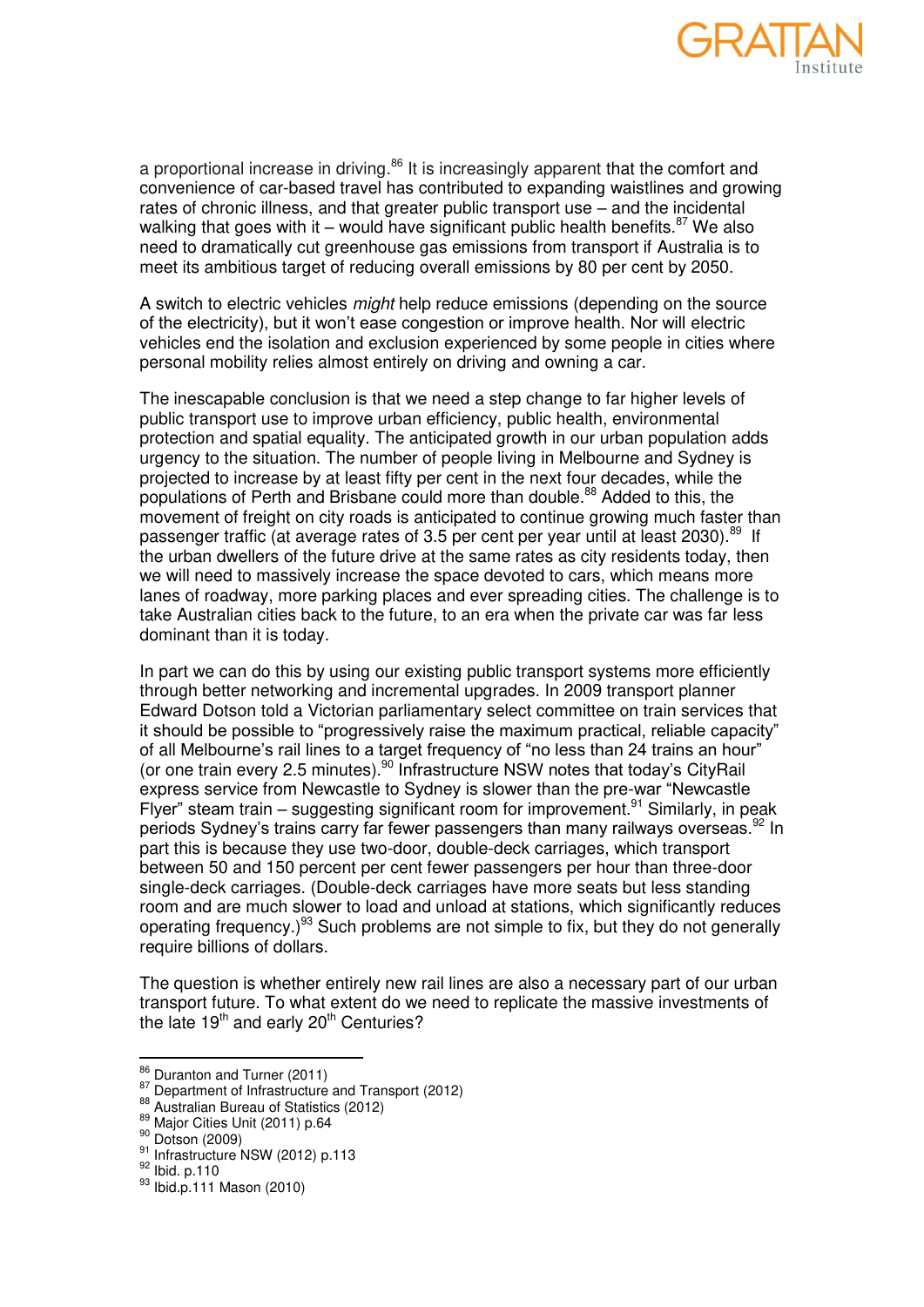



## **Figure 7: Train crossing Sydney Harbour Bridge**

*Source: Russell Street, Flickr* 

There are many arguments in favour of rail.

High-capacity automated urban rail systems (like subways) can carry five times the capacity of a four-lane freeway (50,000 people per hour versus 2,500 per hour per freeway lane).<sup>94</sup> While not as advanced as the most up-to-date metros in other countries, Australia's newest urban rail infrastructure – the Joondalup and Mandurah lines stretching north and south of Perth's central business district – have more than three times the capacity of the parallel three-lane Mitchell and Kwinana freeways.<sup>95</sup>

As well as offering the potential for high frequency, high-speed, high capacity services fully segregated from road traffic, rail can offer the attributes of reliability, safety and passenger comfort. Rail has a smaller carbon footprint than private car travel: a commuter driving alone in peak-hour Melbourne traffic produces roughly three and a half times the carbon dioxide emissions of a train traveller covering the same distance.<sup>96</sup> People are generally willing to walk longer distances to access rail than other forms of public transport, like buses or trams, because trains will take them further, faster, thus increasing its potential public health benefits.  $97$ 

However, rail has disadvantages too: it takes a long time and a lot of money to build and is difficult to change. It requires land to be set aside or acquired. It is much quicker and easier to deploy or alter a bus route than it is to lay train tracks or dig underground tunnels and increased bus use could achieve similar reductions in greenhouse gas emissions to increased train patronage.

<sup>&</sup>lt;sup>94</sup> Infrastructure Australia (2008) p.46

<sup>&</sup>lt;sup>95</sup> Martinovich (2008a)

<sup>96</sup> 298 v 83 grams CO2-e per person km Newton*, et al.* (2012 in press)

 $97$  Walker (2012a)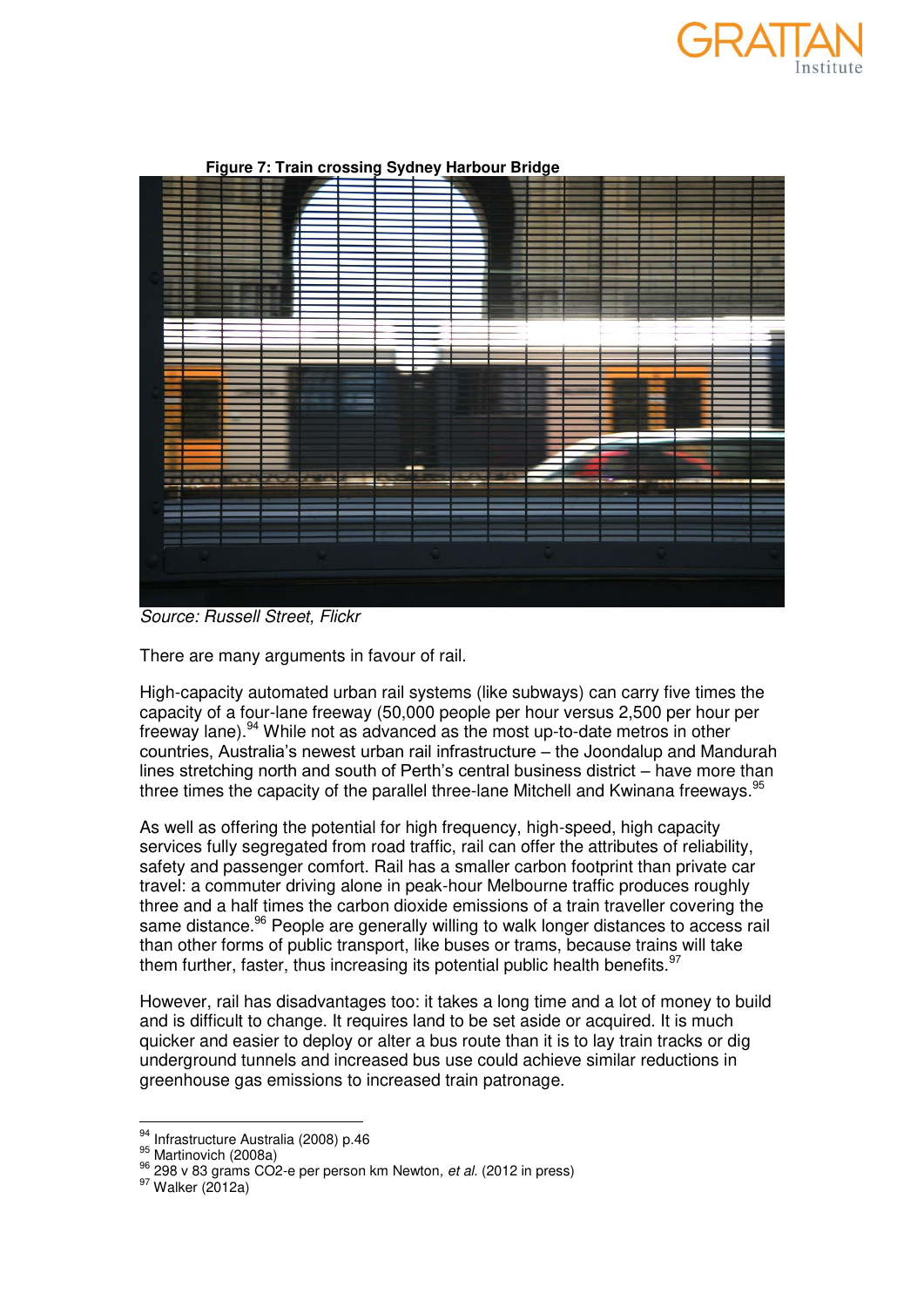

Rail is generally better suited to radial travel in and out of a city centre than to travel between neighbouring suburbs, yet in Australia's dispersed cities only about 20 per cent of jobs are located in central city areas. Therefore most workers do not commute to and from the CBD.<sup>98</sup> For example, while 44 per cent of journeys to work in Sydney's CBD are made by train, rail comprises only 5.3 per cent of all journeys in the Sydney region.<sup>99</sup>

Many trips are made for purposes other than employment – such as social and leisure activities, shopping and access to education or health services. The majority of these trips do not require travel to the city centre, but are much more local in nature. Often, rail is not an effective response to such travel needs and buses are a better and more immediate way of expanding transport options for residents of the growing suburbs on the edges of Australian cities.

In its strategy for the two decades to 2032, Infrastructure NSW argues that investment in new heavy rail lines is not justified by future demand projections and that buses "remain the most appropriate public transport mode for most of Sydney over the next two decades".<sup>100</sup> It proposes rationalising bus routes to create "a" primary network of fast, frequent and direct services" that have the speed and reliability to compete with car travel. In practice this means fewer bus stops spaced further apart, as well as greater priority for buses on city roads (e.g. separate bus lanes and signals). Essentially, it is an attempt to get buses to operate more like trains.

Melbourne's *SmartBus* system attempts to do this by creating trunk routes into the CBD and orbital routes along arterial roads that link the radial arms of the rail network. These buses operate more often and with fewer stops than established services and have enjoyed greater patronage growth as a result.<sup>101</sup>

But different bus users have different needs. A peak-hour commuter probably wants the bus to take a direct route with as few stops as possible, whereas a retiree who doesn't drive may want to access the shopping centre one day, a bowls club the next and a hospital every now and again. (In Melbourne more than two thirds of bus users do not have a driver's licence.<sup>102</sup>) In other words, the retiree may need a bus service that stops at as many places as possible, even if this involves a slower, more circuitous route.

When buses provide universal access in this way they risk being relegated to the status of "service of last resort" – a residual mode of transport for people who have no other options.<sup>103</sup> Faced with such a bus route, most other travellers will abandon public transport and drive.

The challenge for buses is to balance community needs with efficiency and speed – to provide both "mass transit" and "social transit".<sup>104</sup> One expert view is that the ideal urban bus network uses gridded bus lines to offer both speed and flexibility of travel

<sup>&</sup>lt;sup>98</sup> Major Cities Unit (2011) p.67

<sup>99</sup> Infrastructure NSW (2012) p.107

<sup>100</sup> Ibid. p.94

<sup>101</sup> Loader and Stanley (2009)

 $102$  lbid.

<sup>103</sup> Infrastructure NSW (2012) p.103

<sup>104</sup> Loader and Stanley (2009)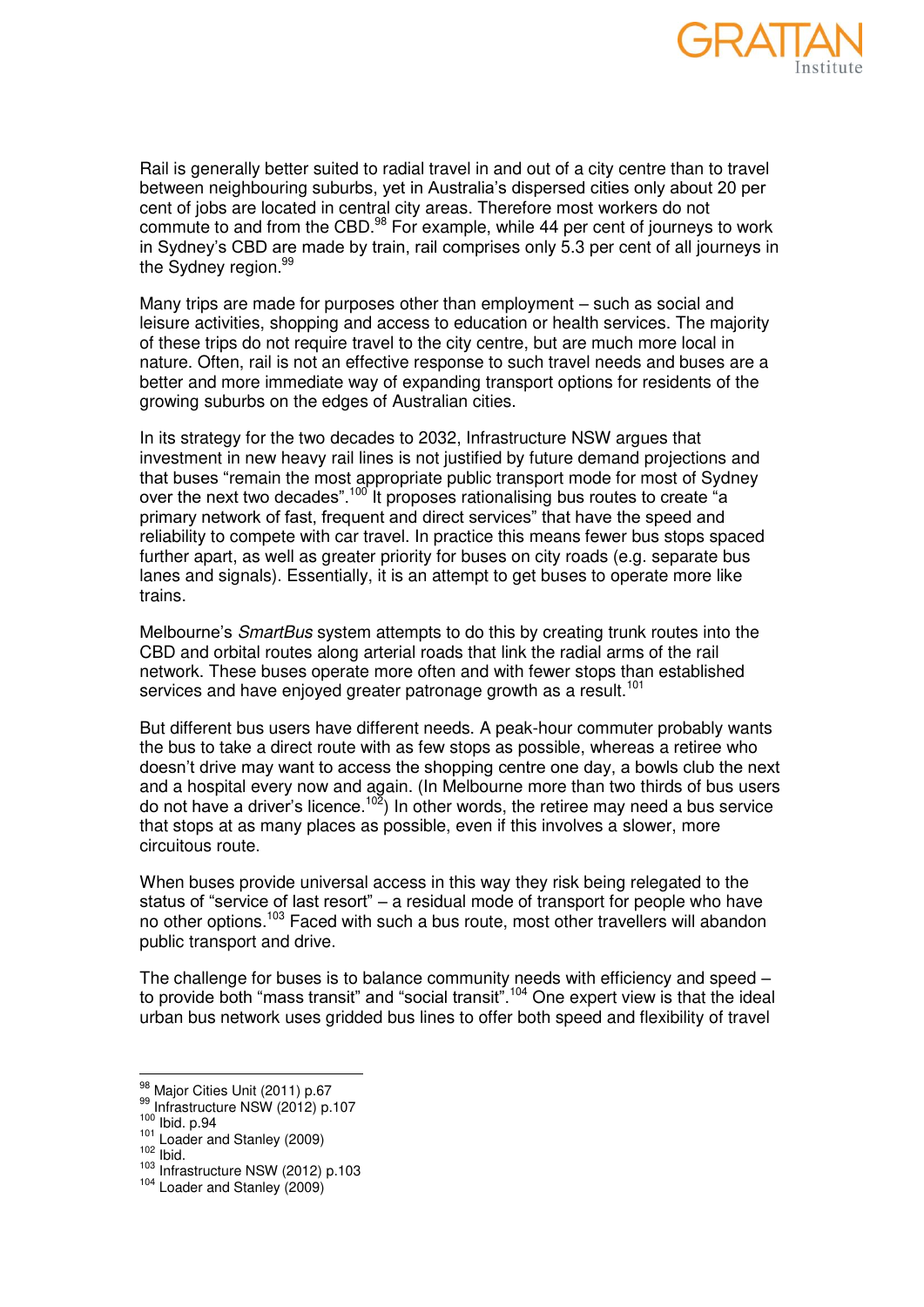

by creating shorter, well-connected, higher frequency routes.<sup>105</sup> There is evidence from Florida in the United States that this type of network can work well in dispersed urban environments like the outer suburbs of Australian cities.<sup>106</sup>

But even if new and better bus services can meet anticipated growth in travel demand over the next twenty years or so, the experience of the Mandurah line in Perth suggests investment in urban passenger rail could potentially do something qualitatively different. Rail could not only drive a more rapid shift from car travel to public transport, it could also induce new travel that had not been previously anticipated. This could result in higher levels of workforce participation, as people find it easier to access employment, and in greater productivity as workers' skills are better matched to jobs.

These are some of the benefits of agglomeration. If we accept that knowledgeintensive industries will drive employment and productivity in coming decades then agglomeration is particularly important, because proximity matters more in the knowledge sector than in other industries, despite the rise of new communication technologies. Glaeser calls this "the central paradox of the modern metropolis – proximity has become ever more valuable as the cost of connecting across long distances has fallen".<sup>107</sup> Improving agglomeration economies means reducing the distance between people and firms – in other words concentrating larger numbers of people in urban centres. Given its capacity and speed, rail is the most effective way to do this.

This is one of the major arguments for the proposed Melbourne Metro – a ninekilometre rail tunnel with five new underground stations running under the inner city and linking into the existing suburban network. A report by consultants SGS Economics and Planning concludes that by increasing access to the inner city, the Melbourne Metro will enable businesses to achieve "higher productivity through economies of scale and scope", with the most sectors of the economy benefitting.<sup>108</sup> The metro would enable workers in these sectors to "more rapidly accumulate skills and knowledge".  $^{109}$  This is agglomeration at work: in a "thicker" labour market – that is, one with more job openings and more employees clustered together – workers have access to a deeper pool of jobs and more opportunities to develop their skills. Equally, businesses are more likely to find an employee with the specific skills to match a particular position. There are benefits too from "knowledge spillovers" as individuals and companies learn from one another. In the wake of major transport investments, firms and households will change location to take advantage of the agglomeration economies that arise.<sup>110</sup>

This brings us again to the argument that transport technologies shape the city  $-$  a point acknowledged in the Infrastructure NSW strategy even though it does not mention agglomeration. The strategy notes that South- Eastern Sydney remains ―relatively less developed than might be expected given its proximity to the CBD and

 $\frac{1}{2}$ 

 $^{105}_{100}$  Walker (2012b)

<sup>106</sup> Thompson*, et al.* (2012)

<sup>107</sup> Glaeser (2011) p.6

<sup>108</sup> SGS Economics & Planning (2011) The benefits flow to insurance and finance, construction, education, retail and wholesale trade, hospitality and services of all types (property, business, personal, cultural, recreational, health and community). Only manufacturing and transport and storage would experience adverse impacts.

Ibid.

<sup>110</sup> SGS Economics & Planning (2012) p.2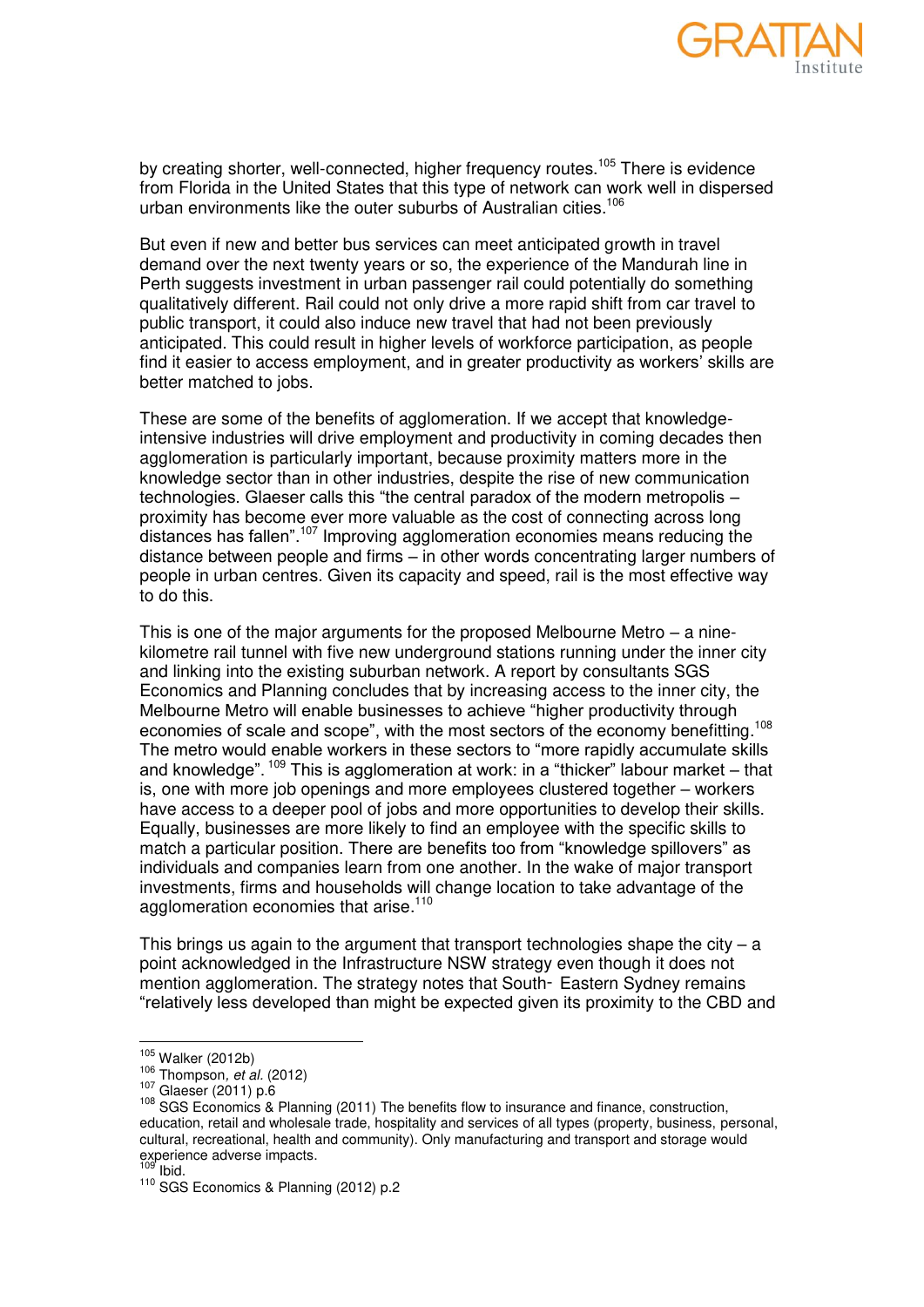

coastal position" and recommends extending the Eastern Suburbs rail line to "support significant urban consolidation in locations likely to be appealing to the housing market".<sup>111</sup> Melbourne's City Loop provides another example of city-shaping: before the Loop opened in 1985, retail outlets and office space was clustered around Flinders Street Station in the south of central Melbourne. The Loop not only distributed passengers around the CBD, it helped to spread business activity further north and to enliven previously dormant parts of the city. In this regard, rail's inflexibility has an upside – because locations are fixed it provides a more certain carrot for attracting developers and finance.<sup>112</sup>

Recognising the desirability of more rail is one thing. Working out how to pay for it is another. If it becomes possible to build the wider economic benefits of agglomeration into robust transport appraisals, as well as fully capture the health and social gains, then governments could borrow with greater confidence that increased revenue will fund repayments. This is the approach being taken with London's £14.8 billion Crossrail project.<sup>113</sup> And while the history of rail funding in the late 19<sup>th</sup> and early 20<sup>th</sup> Century serves as a warning against amassing high levels of government debt, there are other lessons from history too. The Sydney Harbour Bridge was in part funded by a "betterment tax" to capture some of the windfall gains flowing to landowners as a result of linking the city and the North Shore. In Melbourne a special levy was imposed on city rates to help fund construction of the City Loop.

If we are to build more urban rail in the  $21<sup>st</sup>$  Century, then it is reasonable that funds should be re-couped from those who stand to benefit either directly or indirectly. Property owners are an obvious example, but it might also be worth considering increased fares, particularly since the subsidies for public transport disproportionately benefit inner city workers in well-paid jobs. Smart cards could enable the introduction of time and direction based fares that would command premium rates for travel during the peak and create incentives to shift the passenger load to other times of day or to encourage counter flow travel.

It might be assumed that drivers should also pay since they stand to gain when new rail lines reduce the pressure on roads. In fact the relationship between transit and traffic is contested. There is some evidence that roads are less congested in cities with large, well-established rail systems than in comparable cities without railways.<sup>114</sup> There is also data suggesting that new public transport at least reduces the rate of growth of vehicle traffic.<sup>115</sup> The counter argument is that latent demand for road space is so great that even if a new rail line encourages some drivers to catch the train, others will quickly take their place behind the wheel.<sup>116</sup> If this is true then the logical policy response is to manage demand with a pricing system, such as congestion charging. Government's could sell or lease urban freeways to private operators and allow them to introduce time and direction based tolls. The capital raised could be devoted to new rail lines.

None of these measures are politically easy but there is evidence that voters have a big appetite for change in urban transport. In a 2011 survey for the National Transport Commission close to half the population agreed they would "like to be able

 $\frac{1}{2}$ 

 $^{111}_{11}$  Infrastructure NSW (2012) p.115

<sup>112</sup> Newman (2012)

 $113$  Crossrail Ltd (CRL) (2012)

 $114$  Litman (2012)

 $115$  Bhattacharjee and Goetz (2012)

<sup>&</sup>lt;sup>116</sup> Duranton and Turner (2011)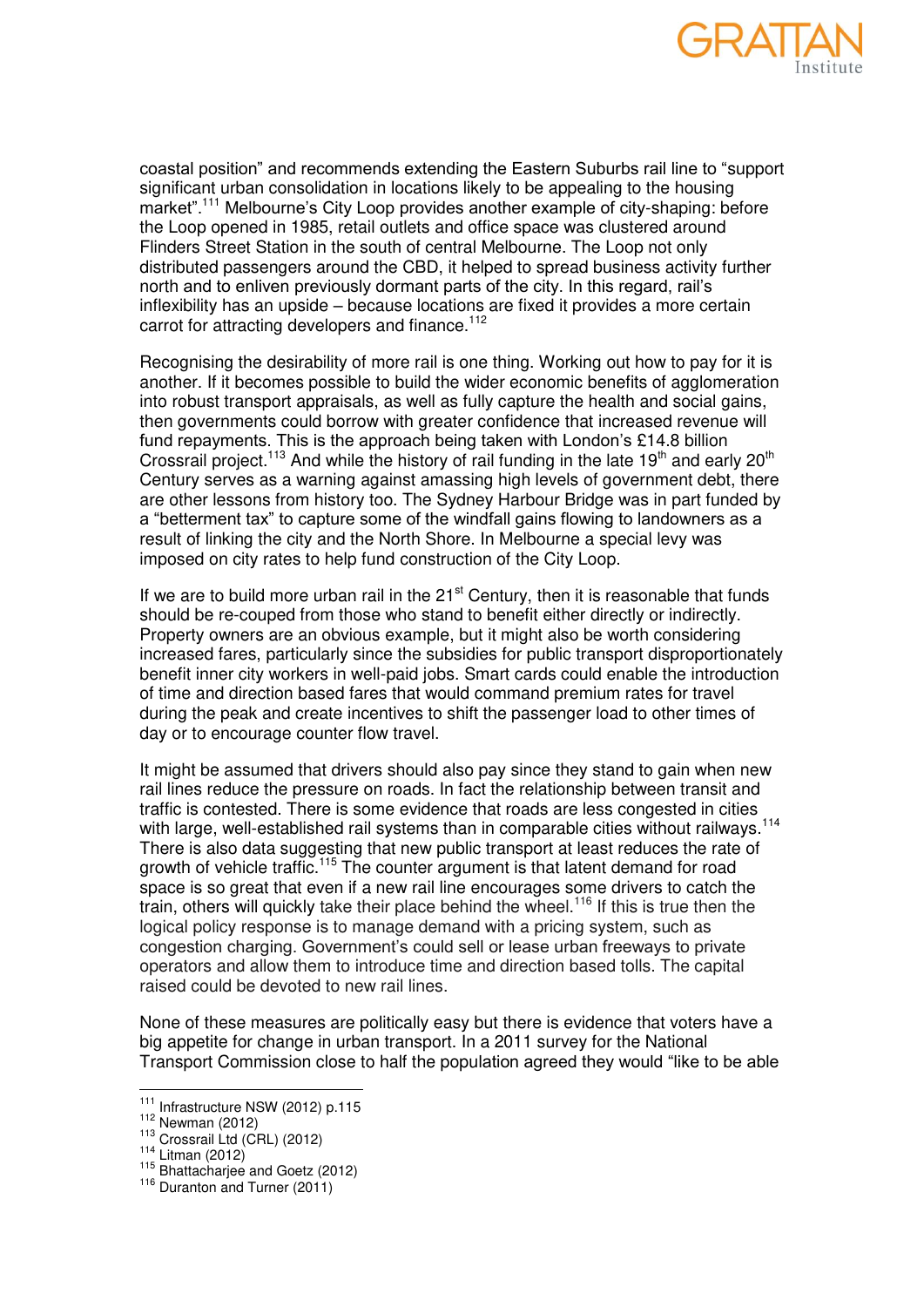

to drive less" and more than four in five agreed that the government should develop more public transport services to give people a realistic alternative to driving.<sup>117</sup> With political leadership and a clearer linking of costs and benefits, new urban rail lines might yet have a place in our future transport mix.

Perhaps the most obvious lesson of history is that urban passenger rail is a longlived asset that can benefit a city more than a century after it is built. As J.J.C Bradfield wrote about the Sydney Harbour Bridge: "Future generations will judge our generation by our works."<sup>118</sup>

#### **Acknowledgements**

A shorter version of this article was originally published in Inside Story in The Canberra Times on December 11 2012 and online at [http://inside.org.au/.](http://inside.org.au/) The author would like to acknowledge the assistance of Inside Story editor Peter Browne, and of Grattan Institute colleagues Jane-Frances Kelly, John Daley, Peter Breadon, Michael O'Toole, Julian Reichl and intern Brody Viney.

#### **References**

- Australian Bureau of Statistics (2012) *Year Book Australia, 2012*. Canberra. 1301.
- [http://www.abs.gov.au/ausstats/abs@.nsf/Lookup/by Subject/1301.0~2012~Main Features~Population](http://www.abs.gov.au/ausstats/abs@.nsf/Lookup/by%20Subject/1301.0~2012~Main%20Features~Population%20projections~48)  [projections~48](http://www.abs.gov.au/ausstats/abs@.nsf/Lookup/by%20Subject/1301.0~2012~Main%20Features~Population%20projections~48).
- Bate, W. (1969) 'Bent, Sir Thomas (1838–1909)', *Australian Dictionary of Biography Volume 3*. Canberra, Australian National University.
- Bhattacharjee, S. and Goetz, A. R. (2012) 'Impact of light rail on traffic congestion in Denver', *Journal of Transport Geography*. 22: 262–270.
- <span id="page-21-0"></span>BITRE (2012) *Australian Infrastructure Statistics Yearbook.* Department of Infrastructure and Transport,, Commonwealth of Australia. Canberra.
- BITRE (Bureau of Infrastructure, T. a. R. E. (2012) *Australian Infrastructure Statistics Yearbook.* Deparment of Infrastructure and Transport, Commonwealth of Australia. Canberra.
- BITRE, B. o. I., Transport and Regional Economics) (2011) *Traffic Growth: Modelling a Global Phenomenon Report 128.* Department of Infrastructure and Transport,, Commonwealth of Australia. Canberra.
- BITRE, B. o. I., Transport and Regional Economics) (2012) *Understanding Australia's Urban Railways Report 131.* Bureau of Infrastructure, Transport and Regional Economics, Commonwealth of Australia. [http://www.bitre.gov.au/publications/2012/report\\_131.aspx](http://www.bitre.gov.au/publications/2012/report_131.aspx).
- Burke, D. (1995) *Making the Railways*. Sydney, State Library of New South Wales Press
- Butlin, N. G. (1976) *Investment in Australian Economic Development 1861-1901* Canberra, Department of Economic History, ANU, .
- Cannon, M. (1976) *The Land Boomers*. Melbourne, Nelson.
- Cevero, R. and Guerra, E. (2011) 'To T or Not to T: A Ballpark Assessment of the Costs and Benefits of Urban Rail Transportation ', *Public Works Management Policy* 16(2): 111–128.
- Christie, R. (2010) *Independent Public Inquiry into a Long-Term Public Transport Plan for Sydney: Final Report.* Sydney Morning Herald, 26 May. Sydney. 572.
- Crossrail Ltd (CRL). (2012) 'Crossrail'. Retrieved 20 November. 2012, from <http://www.crossrail.co.uk/>.
- Davison, G. and Yelland, S. (2004) *Car Wars: How the car won our hearts and conquered our cities.* Sydney, Allen&Unwin.
- Department of Infrastructure and Transport (2012) *Walking, Riding and Access to Public Transport: Draft Report for Discussion.* **Department of Infrastructure and Transport,**, Commonwealth of Australia, October. Canberra.
- Di Marco, K., Pirie, M. and Au-Yeung, W. (2009) *A history of public debt in Australia*. Economic Roundup, . Treasury. Commonwealth of Australia, 1, Canberra, 1-15. [http://www.google.com.au/url?sa=t&rct=j&q=&source=web&cd=1&ved=0CCIQFjAA&url=http%3A%](http://www.google.com.au/url?sa=t&rct=j&q=&source=web&cd=1&ved=0CCIQFjAA&url=http%3A%2F%2Farchive.treasury.gov.au%2Fdocuments%2F1496%2FPDF%2FER_Issue_1_2009_Combined.pdf&ei=wNSRUMX_O_H3mAX62YDoCw&usg=AFQjCNFOjpOGUYb8RPRhA5CKSOlJALEDNw) [2F%2Farchive.treasury.gov.au%2Fdocuments%2F1496%2FPDF%2FER\\_Issue\\_1\\_2009\\_Combined.pdf](http://www.google.com.au/url?sa=t&rct=j&q=&source=web&cd=1&ved=0CCIQFjAA&url=http%3A%2F%2Farchive.treasury.gov.au%2Fdocuments%2F1496%2FPDF%2FER_Issue_1_2009_Combined.pdf&ei=wNSRUMX_O_H3mAX62YDoCw&usg=AFQjCNFOjpOGUYb8RPRhA5CKSOlJALEDNw) [&ei=wNSRUMX\\_O\\_H3mAX62YDoCw&usg=AFQjCNFOjpOGUYb8RPRhA5CKSOlJALEDNw](http://www.google.com.au/url?sa=t&rct=j&q=&source=web&cd=1&ved=0CCIQFjAA&url=http%3A%2F%2Farchive.treasury.gov.au%2Fdocuments%2F1496%2FPDF%2FER_Issue_1_2009_Combined.pdf&ei=wNSRUMX_O_H3mAX62YDoCw&usg=AFQjCNFOjpOGUYb8RPRhA5CKSOlJALEDNw).

 $\frac{1}{2}$ <sup>117</sup> Hoye*, et al.* (2011)

<sup>118</sup> Raxworthy (1989) p.74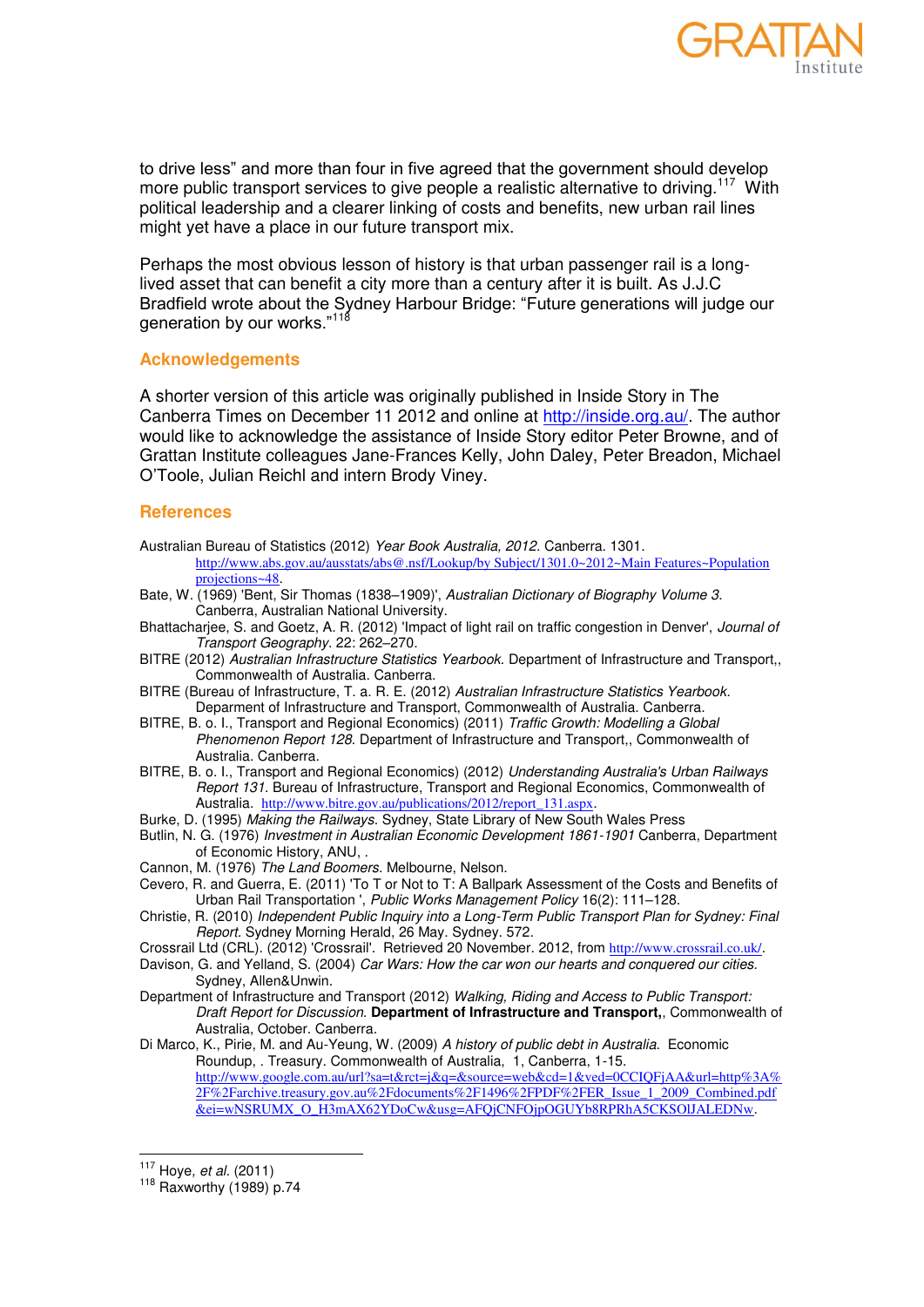

- Dotson, E. (2009) *Evidence to Select Committee on Train Services,.* , Legislative Council of Victoria,, 22 September. Melbourne.
- Duranton, G. and Turner, M. A. (2011) 'The Fundamental Law of Road Congestion: Evidence from US Cities', *American Economic Review* 101(6): 38.
- Ergas, H. and Robson, A. (2009) *The social losses from inefficient infrastructure projects: recent Australian experience*. Productivity Commission Round Table: Strengthening Evidence-Based Policy in the Australian Federation, 17-18 August 2009.
- Fouvy, L. (2010) *Life Blood of a City*. Transport Newsletter, 20 April.
- Glaeser, E. (2011) *Triumph of the city*. New York, The Penguin Press.
- Hoye, J., Andreadakis, I. and Vercoe, S. (2011) *Public Attitudes to Mobility and Access Social Research Report.* GA Research for the National Transport Commission, June. Melbourne.
- Infrastructure Australia (2008) *A Report to the Council of Australian Governments.* Infrastructure Australia, Australian Government, December. Sydney. 84.
- Infrastructure Australia (2012) *Guidelines for making submissions to Infrastructure Australia's Infrastructure Priority List using the Reform and Investment Framework*. Infrastructure Australia. Infrastructure Australia, Guidelines for making submissions to Infrastructure Australia's Infrastructure Priority List using the Reform and Investment Framework. [http://www.infrastructureaustralia.gov.au/reform\\_investment/files/Better\\_Infrastructure\\_Decision\\_Maki](http://www.infrastructureaustralia.gov.au/reform_investment/files/Better_Infrastructure_Decision_Making_Guidelines_v5.pdf) [ng\\_Guidelines\\_v5.pdf](http://www.infrastructureaustralia.gov.au/reform_investment/files/Better_Infrastructure_Decision_Making_Guidelines_v5.pdf).
- Infrastructure NSW (2012) *First things First: The State Infrastructure Strategy 2012-2032.* Infrastructure NSW,. Sydney.
- Jeans, D. N. (1972) *An Historical Geography of NSW to 1901*. Sydney, Reed Education.
- Layard, R. and Glaister, S., Eds. (1994) *Cost Benefit Analysis*. Cambridge, Cambridge University Press.
- Lee, R. (2003) 'Linking a Nation: Australia's Transport and Communications 1788 1970 (Chapter 6: Transport and the Making of Cities, 1850-1970)'. Retrieved 14 June. 2012, from [http://www.environment.gov.au/heritage/ahc/publications/commission/books/linking-a-nation/chapter-](http://www.environment.gov.au/heritage/ahc/publications/commission/books/linking-a-nation/chapter-6.html)[6.html](http://www.environment.gov.au/heritage/ahc/publications/commission/books/linking-a-nation/chapter-6.html).
- <span id="page-22-0"></span>Lee, R. (2007) *The Railways of Victoria 1854-2004*. Melbourne, Melbourne University Press.
- <span id="page-22-1"></span>Lee, R. (2010) *Transport: An Australian history* Sydney, UNSW Press.
- Litman, T. (2012) *Rail transic in America: a comprehensive evaluation of benefits.* Victoria Transport Policy Institute, , 16 January
- Loader, C. (2012, October 25) 'Are congestion costs going to double? An analysis of vehicle kms in Australian cities'. Retrieved 1 November 2012, from Road Traffic Growth in Australia.
- Loader, C. and Stanley, J. (2009) 'Growing bus patronage and addressing transport disadvantage—The Melbourne experience', *Transport Policy*. 16(3): 106-114.
- Low, N. and Astle, R. (2009) 'Path dependence in urban transport: An institutional analysis of urban passenger transport in Melbourne, Australia, 1956-2006', *Transport Policy*. 16(2): 47-58.
- Major Cities Unit (2011) *State of Australian Cities 2011.* Deparment of Infrastructure and Transport,, A. Government. Canberra.
- Martinovich, M. P. (2008a) *The Integration of Rail Transit and Land Use in Western Australia*. Conference on Railway Engineering 2008, Perth, Engineers Australia.
- Martinovich, M. P. (2008b) *Southern Suburbs Railway expands the Perth network*. Railway Gazette International, March. 164, 24-27.
- Mason, R. (2010) *An Integrated Rail Plan for Sydney: Improving the passenger journey*. Conference on Railway Engineering 2010. Engineers Australia, 12-15 September. Wellington.
- Newman, P. (2012) *The Perth Rail Transformation: Some political lessons learned.* Light Rail 2011 Conference. Curtin University Sustainability Policy Institute,, 6th April. Sydney.
- Newman, P. and Kenworthy, J. (2011) ''Peak Car Use': Understanding the Demise of Automobile Dependence', *World Transport Policy and Practice*. 17(2): 11.
- Newton, P., Pears, A., Whiteman, J. and Astle, R. (2012 in press) 'The Energy and Carbon Footprints of Housing and Transport in Australian Urban Development: Current Trends and Future Prospects', *The Unintentional City*. R. Tomlinson. Melbourne, CSIRO.
- Norley, K. (2010) *The role of the rail system in the Sydney journey to work a geospatial analysis*  Australasian Transport Research Forum, 28 September - 1 October. Canberra. <http://www.atrf.info/papers/2010/index.aspx>.
- Norley, K. (2011) *Urban rail infrastructure the path from comprehensive transport plans to the recent experience*. Australasian Transport Research Forum,, 28-30 September. Adelaide. <http://www.atrf.info/papers/2011/index.aspx>.
- NSW Legislative Council (2012) *Rail infrastructure project costing in New South Wales.* NSW Parliament, March.
- Public Transport Authority WA (2011) *Annual Report 2010-11.* Government of Western Australia. Perth.
- <span id="page-22-2"></span>Public Transport Victoria (2012a) *Melbourne Public Transport Patronage Long Run Series 1945-46 to 2010-11.* Public Transport Victoria,. Melbourne.